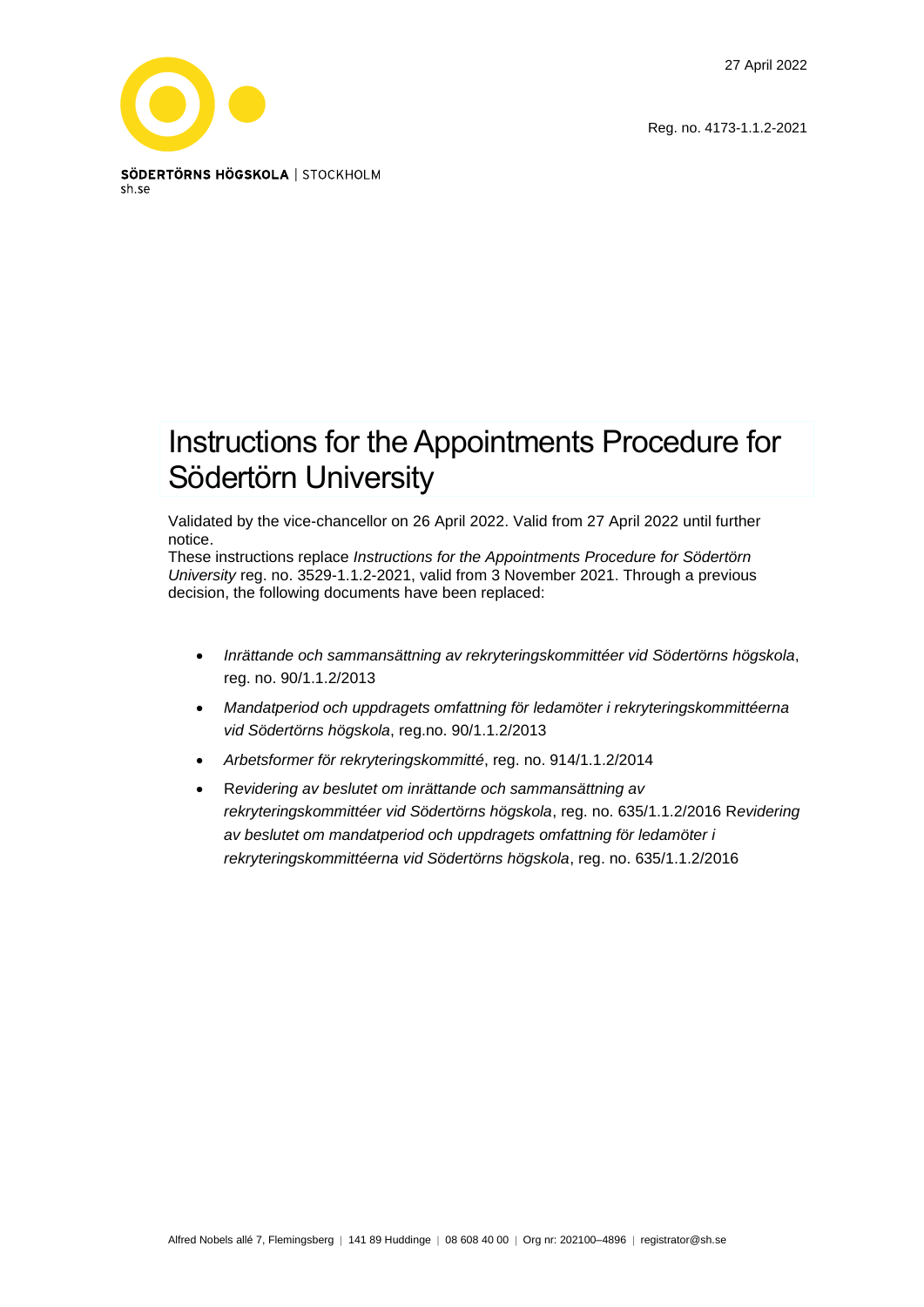# Contents

| 1. Employment of professors, senior lecturers and associate senior lecturers |  |
|------------------------------------------------------------------------------|--|
|                                                                              |  |
|                                                                              |  |
|                                                                              |  |
|                                                                              |  |
|                                                                              |  |
|                                                                              |  |
|                                                                              |  |
|                                                                              |  |
|                                                                              |  |
|                                                                              |  |
| 1.11 Interview, test lecture and proposed candidates for employment 8        |  |
|                                                                              |  |
|                                                                              |  |
|                                                                              |  |
|                                                                              |  |
|                                                                              |  |
|                                                                              |  |
|                                                                              |  |
|                                                                              |  |
|                                                                              |  |
|                                                                              |  |
|                                                                              |  |
|                                                                              |  |
|                                                                              |  |
|                                                                              |  |
|                                                                              |  |
|                                                                              |  |
|                                                                              |  |
|                                                                              |  |
|                                                                              |  |
|                                                                              |  |
|                                                                              |  |
|                                                                              |  |
|                                                                              |  |
|                                                                              |  |
|                                                                              |  |
|                                                                              |  |
|                                                                              |  |
|                                                                              |  |
|                                                                              |  |
|                                                                              |  |
|                                                                              |  |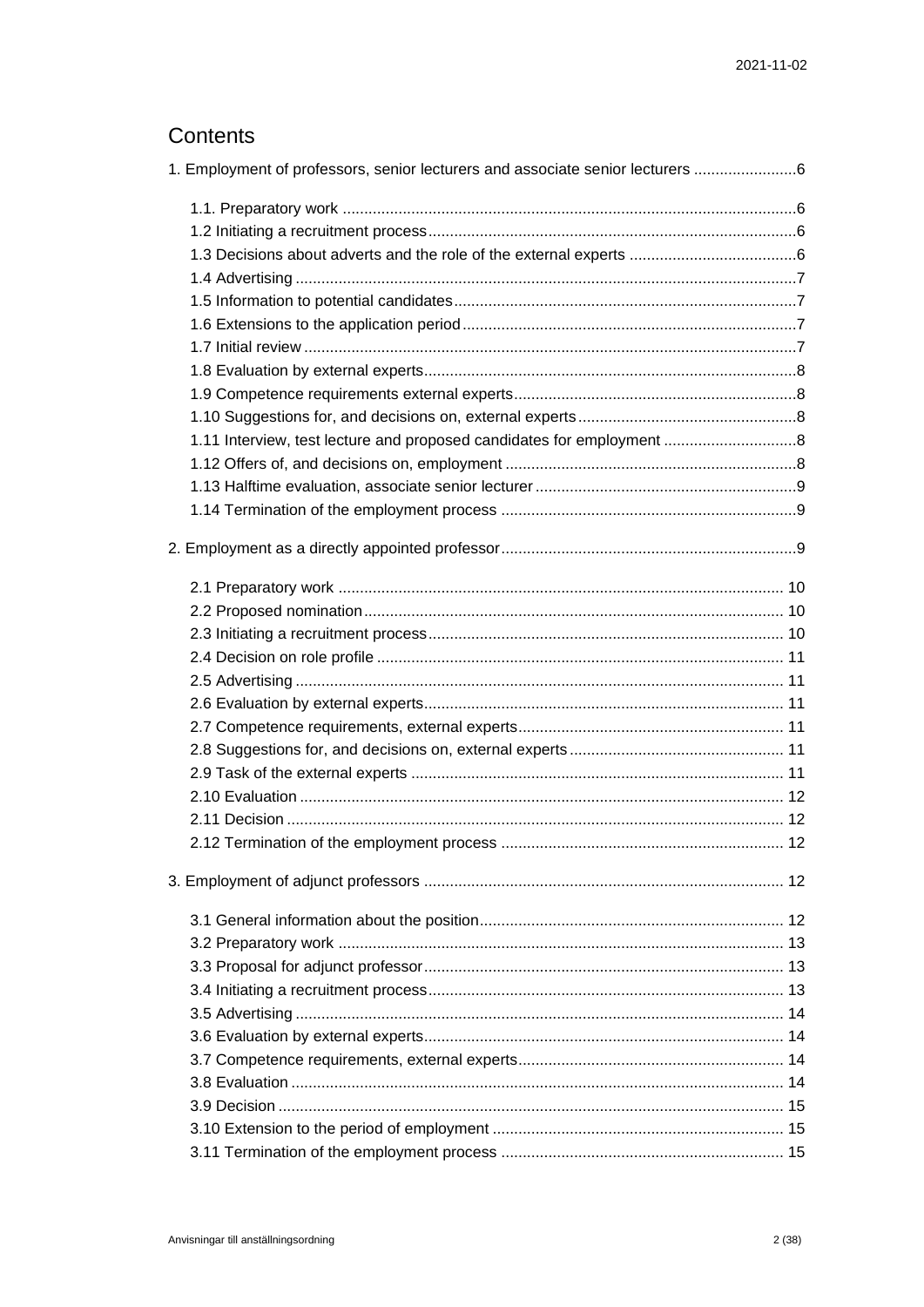| 5. Employment as senior lecturer on a fixed-term contract with no evaluation by external |  |  |  |
|------------------------------------------------------------------------------------------|--|--|--|
|                                                                                          |  |  |  |
|                                                                                          |  |  |  |
|                                                                                          |  |  |  |
|                                                                                          |  |  |  |
|                                                                                          |  |  |  |
|                                                                                          |  |  |  |
|                                                                                          |  |  |  |
|                                                                                          |  |  |  |
|                                                                                          |  |  |  |
|                                                                                          |  |  |  |
|                                                                                          |  |  |  |
|                                                                                          |  |  |  |
|                                                                                          |  |  |  |
|                                                                                          |  |  |  |
|                                                                                          |  |  |  |
|                                                                                          |  |  |  |
|                                                                                          |  |  |  |
|                                                                                          |  |  |  |
| 8. Employment as specialist teacher at the School of Police Studies  27                  |  |  |  |
|                                                                                          |  |  |  |
|                                                                                          |  |  |  |
|                                                                                          |  |  |  |
|                                                                                          |  |  |  |
|                                                                                          |  |  |  |
|                                                                                          |  |  |  |
|                                                                                          |  |  |  |
|                                                                                          |  |  |  |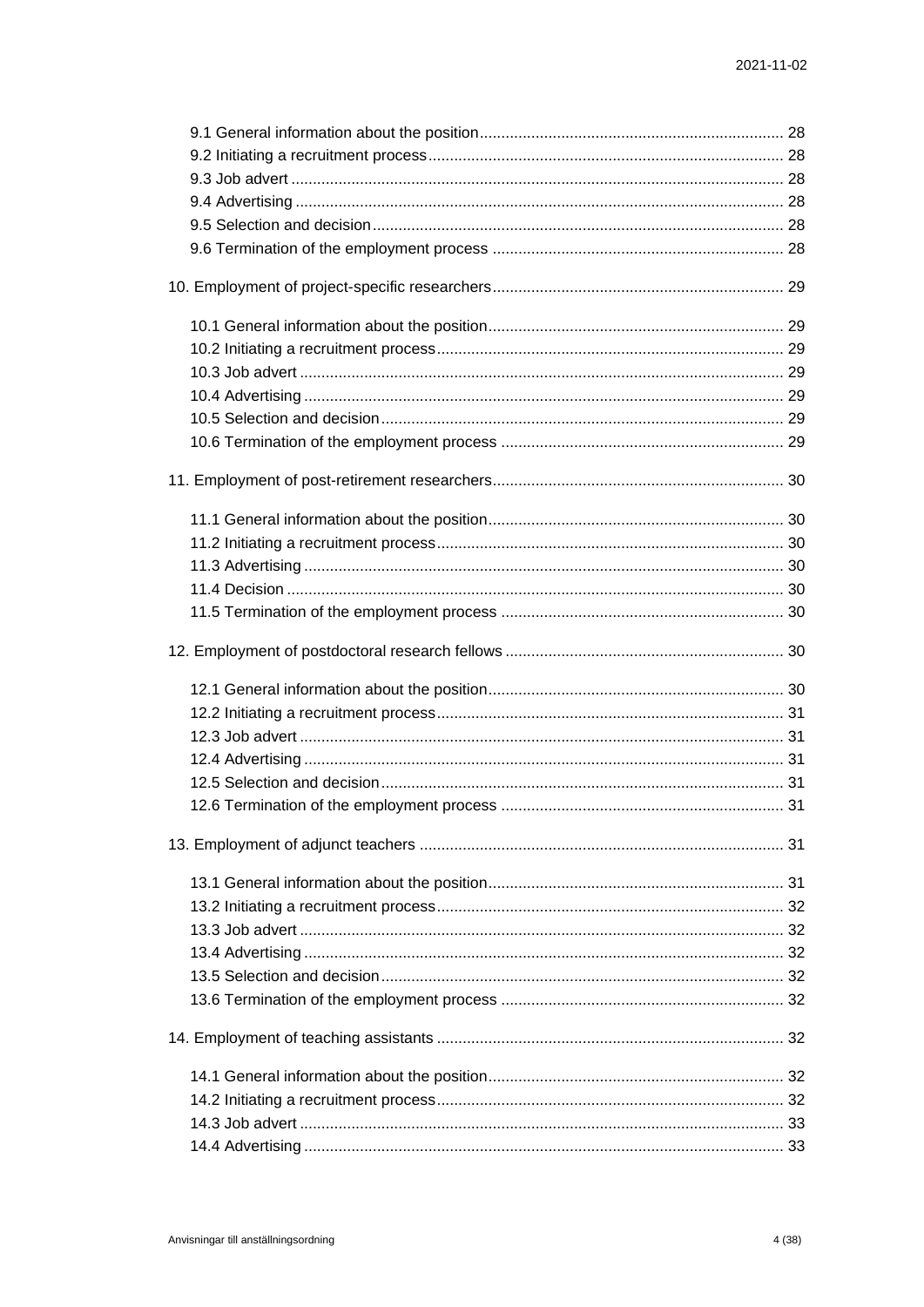| 15. Recruitment committee: tasks, composition, members, appointment of members and |  |
|------------------------------------------------------------------------------------|--|
|                                                                                    |  |
|                                                                                    |  |
|                                                                                    |  |
|                                                                                    |  |
|                                                                                    |  |
|                                                                                    |  |
|                                                                                    |  |
|                                                                                    |  |
|                                                                                    |  |
|                                                                                    |  |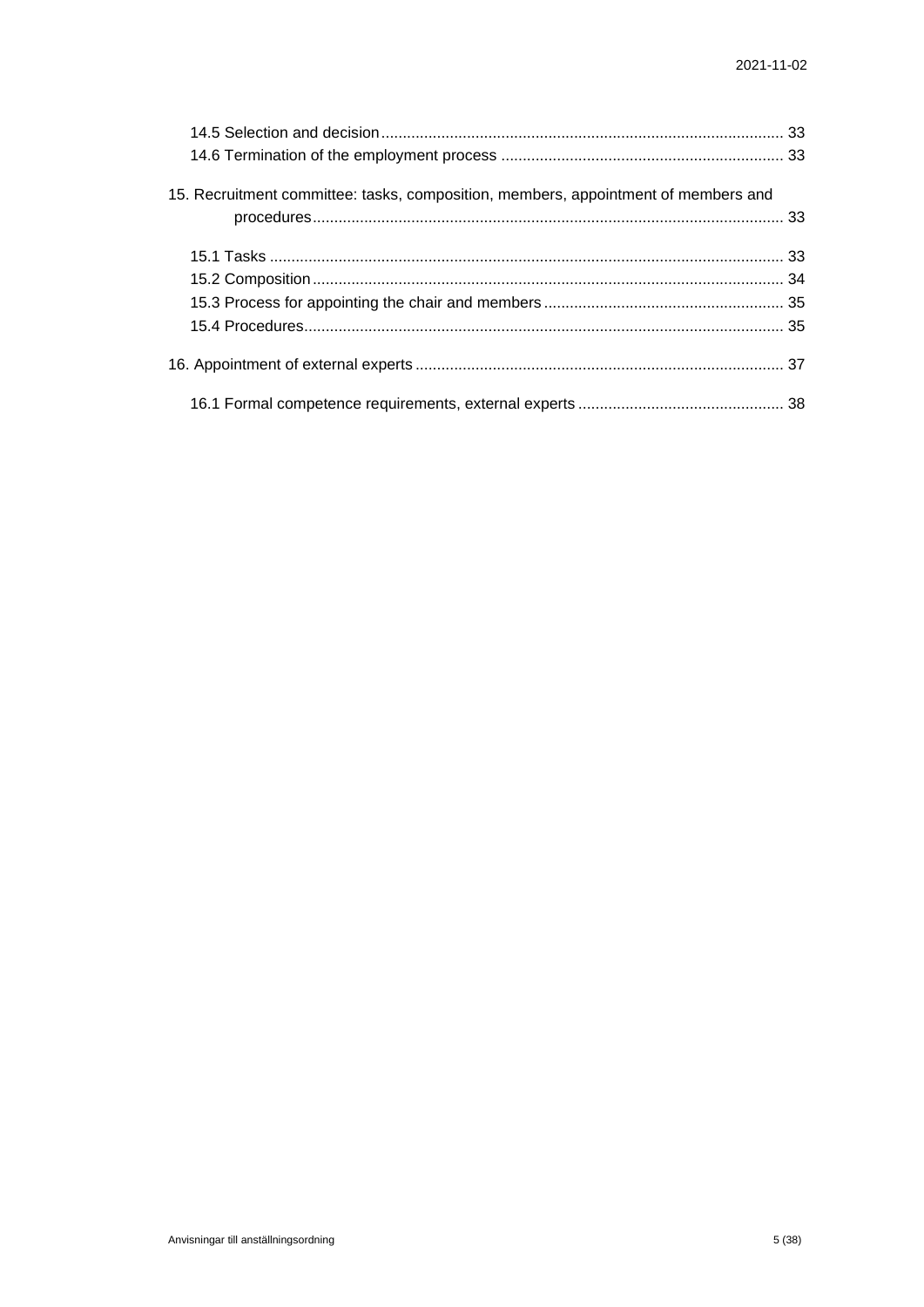# <span id="page-5-0"></span>1. Employment of professors, senior lecturers and associate senior lecturers

This section describes the process for employing professors, senior lecturers employed until further notice and associate senior lecturers at Södertörn University. The recruitment rules laid down in the Appointments Procedure for teaching staff at Södertörn University must be applied. Each employment case for a member of teaching staff is processed by a recruitment committee with the support of the HR unit. The HR unit generally presents these cases to the recruitment committee and vice-chancellor. The relevant head of school is responsible for producing all the relevant documentation from the academic school.

## <span id="page-5-1"></span>1.1. Preparatory work

A recruitment process is preceded by thorough preparatory work, in which the need for the recruitment is investigated and collegial support established. The perspective should be long-term and strategic and will normally consider both the need for teaching and research capacity, as well as any requests for added strength in other areas, such as third stream activities or internationalisation. Preparatory work may also include identifying potential candidates for employment and suitable external reviewers. It is vital that this work is performed with care, to guarantee good quality and efficient processing. Before a case is processed, preliminary dates are set for the various stages of the recruitment process and meetings, as well as who will participate in the recruitment team.

## <span id="page-5-2"></span>1.2 Initiating a recruitment process

The vice-chancellor initiates the recruitment process for professors (including adjunct professors, visiting professors and professors employed through direct appointment) through a collegial process following a presentation by the head of school. The head of school initiates the recruitment process for senior lecturers and associate senior lecturers through a collegial process. This collegial process must be documented in writing.

## <span id="page-5-3"></span>1.3 Decisions about adverts and the role of the external experts

The academic school designs a proposal for a job advert that is reviewed by the HR unit. The recruitment committee decides the final format of the advert.

In association with this, the recruitment committee must decide on the external experts' assignment. External experts must evaluate research and teaching expertise and any other expertise that is described in the advert. However, the recruitment committee may decide that only some expertise is to be evaluated. The external experts may have different tasks or the same tasks.

In a written statement, the external experts must describe the expertise in the given areas possessed by the applicants who should be on the shortlist for employment. The external experts must individually evaluate the applicants' expertise and, on this basis, produce proposals for shortlists that rank the applicants. One ranking must be for research expertise,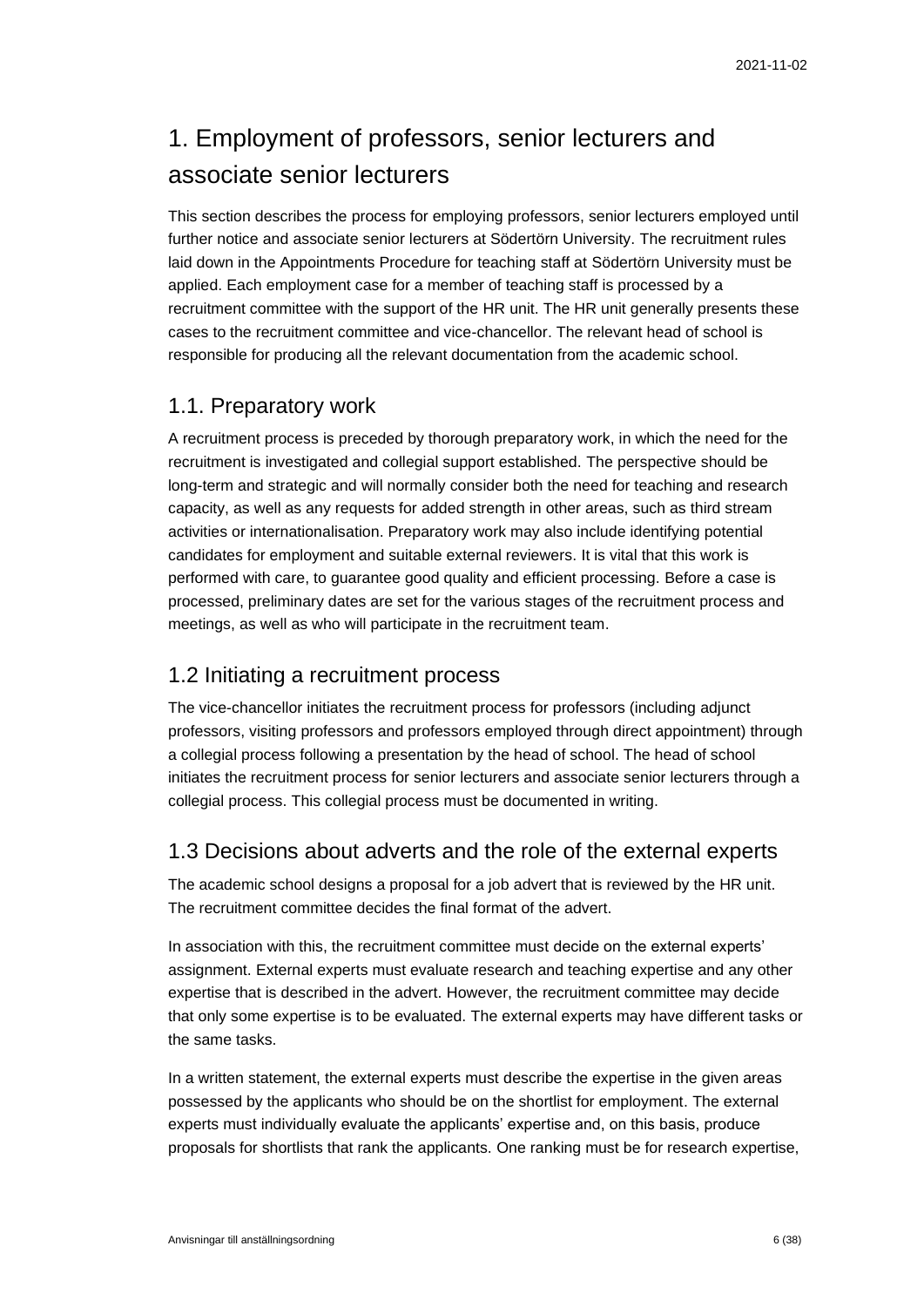one for educational expertise and one for the overall expertise. The external experts may be asked to rank applicants based on requirements for additional competence. External experts must motivate their proposals in detail.

The recruitment committee may request that external experts produce an unranked shortlist.

When the recruitment committee decides on the advert, it must also decide on the below points where appropriate.

- The external experts will only review and evaluate limited elements of the expertise described in the advert.
- The external experts will have different tasks. The external experts will decide on an unranked shortlist.
- The external experts will decide on a shortlist, with ranking according to other expertise in addition to research, education and overall expertise. The external experts will decide on a shortlist, with no ranking according to other expertise in addition to research, education and overall expertise.
- Deviations will be made from the basic principle that the statement must be obtained from two external experts. The motivation for this deviation must be stated in the decision.
- If there is to be no evaluation by external experts because it is obviously unnecessary, this must be recorded in the minutes.

## <span id="page-6-0"></span>1.4 Advertising

See the governing document on guidelines for advertising.

### <span id="page-6-1"></span>1.5 Information to potential candidates

Once the position has been advertised, the academic school may inform candidates who have been identified as of interest for the position about the advert.

### <span id="page-6-2"></span>1.6 Extensions to the application period

The chair of the recruitment committee consults with the head of school and HR unit whether advertising will be extended. This must be done well before the end of the normal application period.

## <span id="page-6-3"></span>1.7 Initial review

The recruitment committee is responsible for the initial review of the submitted applications. In-house expertise must participate in this review. The initial review entails using the eligibility and grounds for assessment stated in the advert to produce a longlist of candidates for the position who will thus be evaluated by external experts. For each individual, the basis of their assessment shall be motivated and recorded in writing.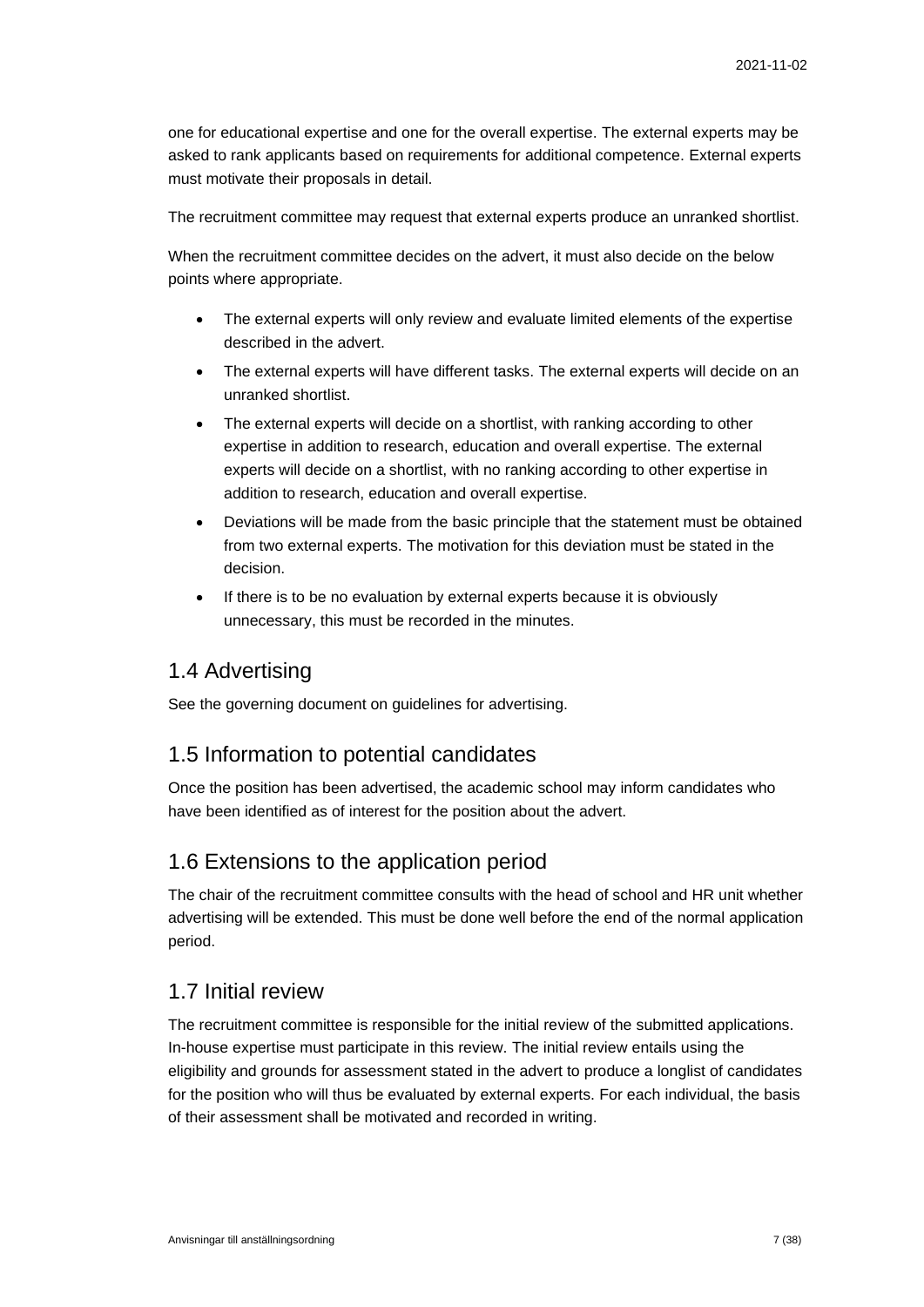# <span id="page-7-0"></span>1.8 Evaluation by external experts

Unless it is apparent that there is no need for evaluating expertise, external experts are engaged for the appointment of professors, senior lecturers, and associate senior lecturers. The recruitment committee decides whether the use of external experts is obviously unnecessary. See also the Appointments Procedure for Södertörn University.

# <span id="page-7-1"></span>1.9 Competence requirements external experts

The external experts must be specialised in the subject area and specialisation of the position, and have research/artistic and educational qualifications. Additional requirements for the competence of external experts are described in section 16.1. If a specially appointed external expert in education is to review the applicants' expertise, they should have considerable experience of evaluating educational expertise at the level relevant to the position.

# <span id="page-7-2"></span>1.10 Suggestions for, and decisions on, external experts

The head of school suggests external experts to the relevant HR officer. The proposed external experts must have accepted the assignment. The external experts are expected to declare any circumstances that could entail a conflict of interests, but they should be reminded of this when asked. The external experts must also have accepted the planned dates for when their statements must be sent to Södertörn University.

If statements are obtained from two or more people, men and women must be represented equally unless there are exceptional circumstances. Any such circumstances must be motivated in a decision document.

The recruitment committee makes decisions about external experts.

# <span id="page-7-3"></span>1.11 Interview, test lecture and proposed candidates for employment

The recruitment committee decides, after the evaluations by the external experts and consultation with the head of school, who should be called to interviews and test lectures. The recruitment committee then decides who the vice-chancellor should be recommended to employ. If there are multiple applicants in the running for the position, they must be ranked by the recruitment committee. The HR unit is responsible for taking references for applicants where the plan is to offer them employment.

# <span id="page-7-4"></span>1.12 Offers of, and decisions on, employment

After references have been checked with the recruitment committee, a case for offering employment must be presented to the vice-chancellor. After the vice-chancellor's approval, the head of school contacts the applicant who will be offered the job to discuss the terms and conditions of employment. The proposed salary must be confirmed with the HR unit. The head of school, after discussion with the applicant, is responsible for informing the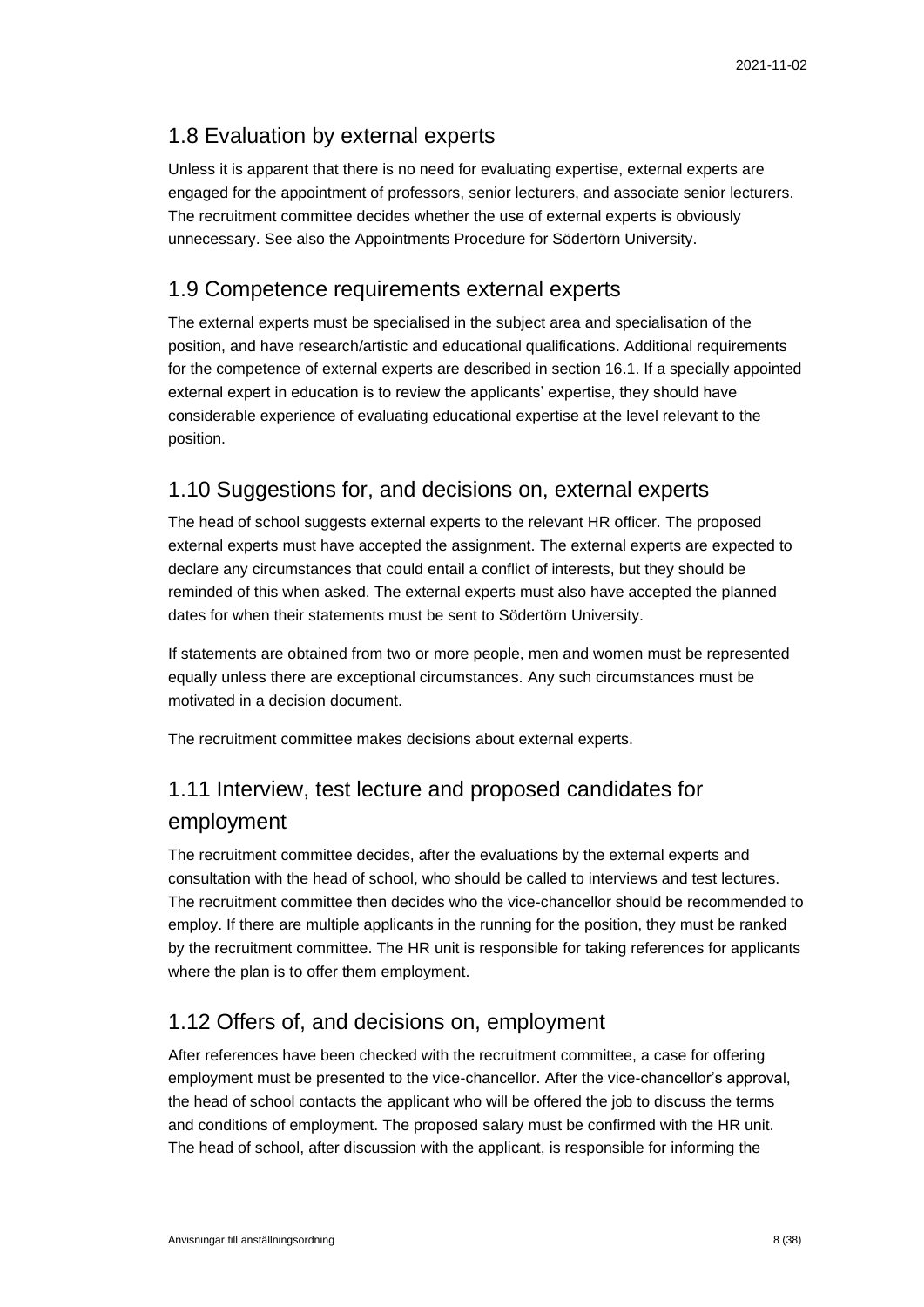applicant about what they will propose to the vice-chancellor and that it is the vice-chancellor who makes the decision on employment. Once a decision on employment has been made, an announcement and reference to any appeals procedure must be posted on the university's official bulletin board.

### <span id="page-8-0"></span>1.13 Halftime evaluation, associate senior lecturer

After half the period of employment for an associate senior lecturer, the head of school performs a halftime evaluation. This is conducted in order to provide the associate senior lecturer with feedback on how Södertörn University assesses their performance based on the requirements that will be relevant for any promotion to senior lecturer. If there is anything that the associate senior lecturer should specifically consider in this regard, they must be informed of this.

## <span id="page-8-1"></span>1.14 Termination of the employment process

If the employment process for a professor is to be terminated, this is decided by the vicechancellor.

If the employment process for a senior lecturer or associate senior lecturer is to be terminated, this is decided by the head of school.

Such a decision cannot be appealed (paragraph two of Section 21 of the Employment Ordinance).

# <span id="page-8-2"></span>2. Employment as a directly appointed professor

This section describes the preparatory process for employing a professor through direct appointment. The general recruitment rules laid down in the Appointments Procedure for teaching staff at Södertörn University must be applied.

The case is processed by the recruitment committee with the support of the HR unit. The HR unit and head of school present the case to the recruitment committee and vice-chancellor. The head of school is responsible for producing the relevant documentation from the academic school.

A higher education institution may nominate a person for employment as a professor, if the employment of this person is of exceptional importance for a particular activity at the institution. If a higher education institution nominates an individual to take up a position, the grounds on which the appointment is of exceptional importance for the institution must be placed on record.

Only those qualified for appointment to the post pursuant to Section 3 may be employed through direct appointment.

A decision to nominate a person for employment is made by the vice-chancellor and may not be delegated.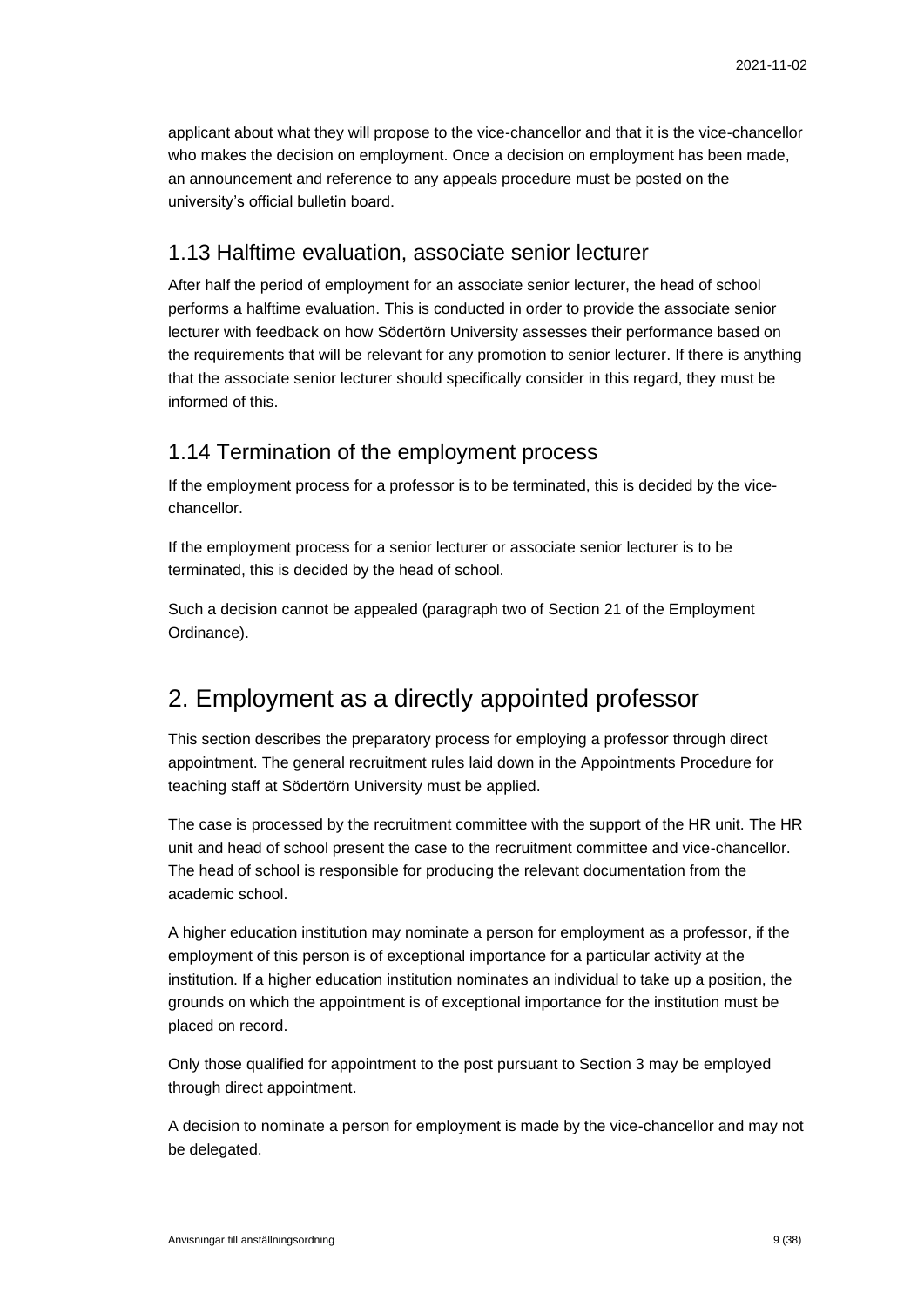For employment by direct appointment, there is no need to provide the information stipulated in paragraph one of Section 6 of the Employment Ordinance (1994:373). The provisions on evaluation by external experts in Section 6 must be applied (Section 4, Chapter 7 of the Higher Education Ordinance).

## <span id="page-9-0"></span>2.1 Preparatory work

The head of school contacts the vice-chancellor before a nomination procedure begins. If the vice-chancellor believes that the nomination procedure should be used, the head of school is responsible for appointing a scouting group. The scouting group must consist of employees at Södertörn University who have the relevant subject knowledge, but additional people may be included in the group. The scouting group proposes potential candidates for the position. The vice-chancellor then calls the head of school and an HR officer to an initial meeting. For the meeting, the head of school must produce a proposal that conforms to that specified in section 2.2. Because the nomination process must be used restrictively, the meeting must discuss whether such a process should be started and, if so, whether the candidate should be evaluated by external experts. If a nomination process will be initiated, the academic school produces the proper documentation.

## <span id="page-9-1"></span>2.2 Proposed nomination

The head of school submits a proposal for a nomination process to the vice-chancellor.

The proposal must include:

- A description of the academic school's need for this appointment. The reasons why the appointment is of particular importance to activities. The scouting group's list of potential candidates for the position. The scouting group must have identified a frontrunner.
- A proposal for a role profile, which states the duties of the directly appointed professor and the qualifications and grounds for assessment that are assessed as being relevant.
- A presentation of the financial conditions (funding and associated costs).
- A proposal for the external experts, according to section 16, unless an evaluation by external experts has already been done.
- A presentation of the frontrunner (CV and list of publications).
- A statement from the candidate saying that they are interested in being nominated for appointment as professor.

## <span id="page-9-2"></span>2.3 Initiating a recruitment process

The vice-chancellor initiates the process through a collegial process. A proposal for the nomination, see section 2.2 above, must be appended to the case. This collegial process must be documented in writing.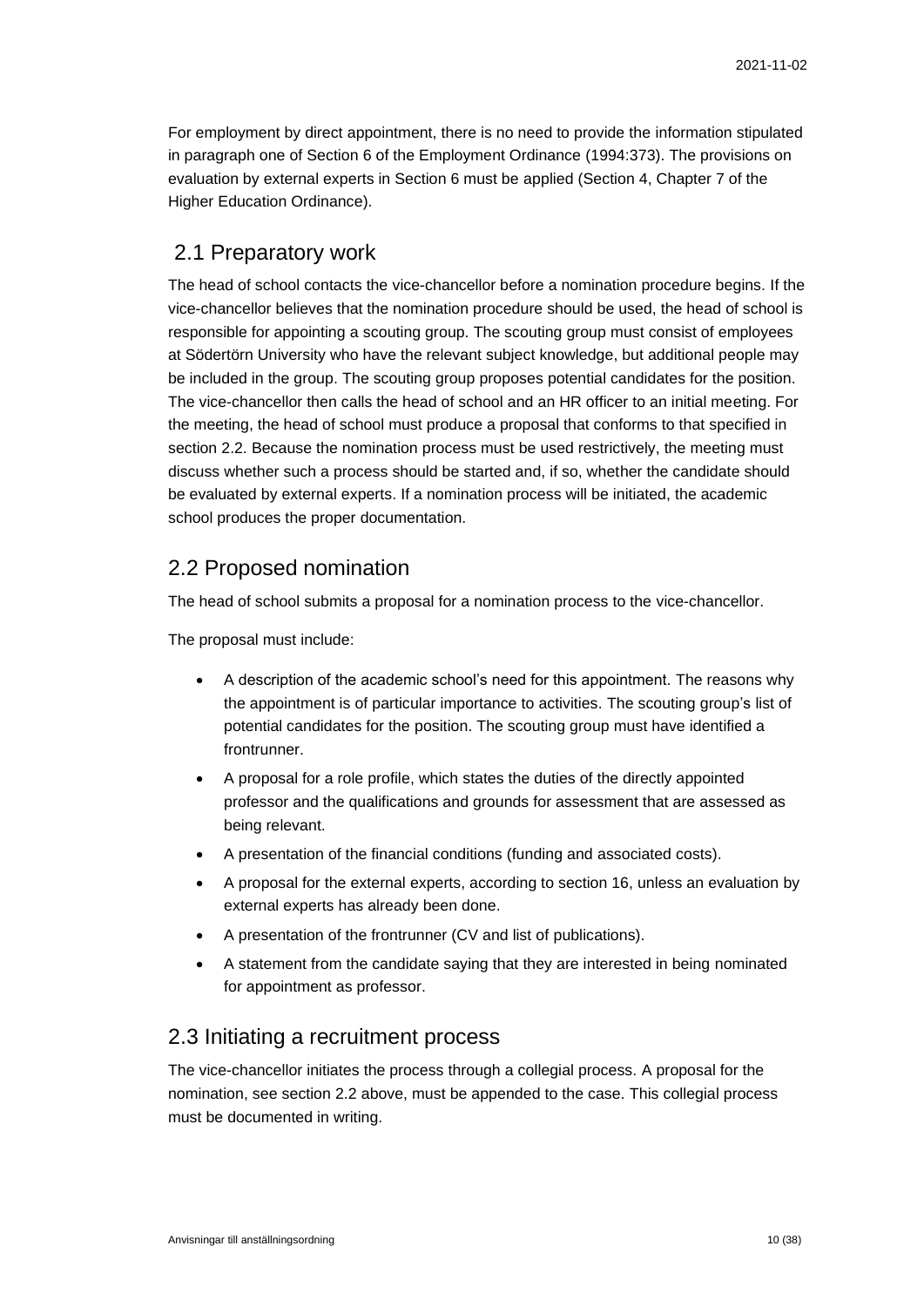## <span id="page-10-0"></span>2.4 Decision on role profile

The academic school and an officer from the HR unit produce a proposal for a role profile for the position. The recruitment committee expresses its opinion on the proposal. The vicechancellor decides on the final version of the role profile.

# <span id="page-10-1"></span>2.5 Advertising

The position does not need to be advertised; see the governing document on guidelines for advertising.

# <span id="page-10-2"></span>2.6 Evaluation by external experts

Evaluation by external experts does not normally need to be performed if the applicant has already been valuated as qualified for the position of professor in the relevant subject. The recruitment committee decides whether an evaluation by external experts will be conducted.

See also the Appointments Procedure for Södertörn University.

# <span id="page-10-3"></span>2.7 Competence requirements, external experts

The external experts must be specialised in the subject area and specialisation of the position, and have research/artistic and educational qualifications. Additional requirements for the competence of external experts are described in section 16.1. If a specially appointed external expert in education is to review the applicant, they should have considerable experience of evaluating educational expertise at the level relevant to the position.

# <span id="page-10-4"></span>2.8 Suggestions for, and decisions on, external experts

The head of school suggests external experts to the relevant HR officer. The proposed external experts must have accepted the assignment. The external experts are expected to declare any circumstances that could entail a conflict of interests, but they should be reminded of this when asked. The external experts must also have accepted the planned dates for when their statements must be sent to Södertörn University.

If statements are obtained from two or more people, men and women must be represented equally unless there are exceptional circumstances. Any such circumstances must be motivated in a decision document.

The recruitment committee makes decisions about external experts.

## <span id="page-10-5"></span>2.9 Task of the external experts

The external experts must evaluate research and teaching expertise and any other expertise that is described in the role profile. However, the recruitment committee may decide that only some expertise is to be evaluated. The external experts may have different tasks.

In a written statement, the external experts must describe the expertise in the given areas possessed by the applicant.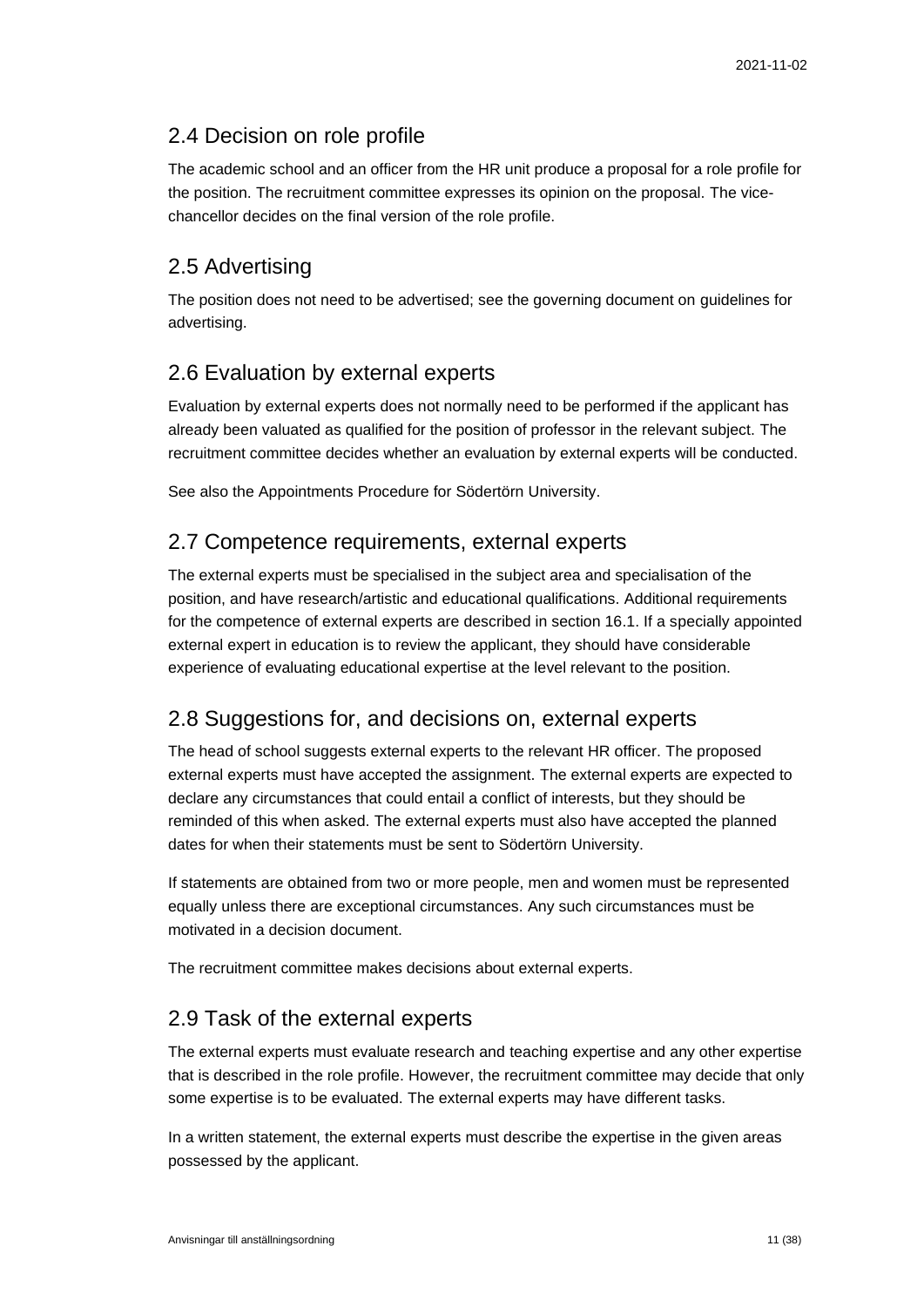Before the external experts start work, the recruitment committee must decide whether any of the items below apply:

- External experts will only review and evaluate limited elements of the expertise described in the role profile.
- The external experts will have different tasks.
- Deviations will be made from the basic principle that the statement must be obtained from two external experts. The motivation for this deviation must be stated in the decision.

## <span id="page-11-0"></span>2.10 Evaluation

The recruitment committee must express an opinion on any statements from external experts and may, if they believe it is justified, conduct an interview and test lecture before a decision is submitted to the vice-chancellor.

## <span id="page-11-1"></span>2.11 Decision

The proposed salary must be confirmed with the HR unit. A decision to nominate a person for appointment as a professor is made by the vice-chancellor. This decision may not be delegated.

Once a decision on employment has been made, an announcement and reference to any appeals procedure must be posted on the university's official bulletin board.

### <span id="page-11-2"></span>2.12 Termination of the employment process

If the employment process is to be terminated, this is decided by the vice-chancellor. Such a decision cannot be appealed (paragraph two of Section 21 of the Employment Ordinance).

# <span id="page-11-3"></span>3. Employment of adjunct professors

This section describes the process for employing an adjunct professor. The general recruitment rules laid down in the Appointments Procedure for teaching staff at Södertörn University must be applied.

The case is processed by the recruitment committee with the support of the HR unit. The HR unit and head of school present the case to the recruitment committee and vice-chancellor. The head of school is responsible for producing the relevant documentation from the academic school.

### <span id="page-11-4"></span>3.1 General information about the position

An adjunct professor must use their knowledge and experience in their specialist area and their external networks to contribute to Södertörn University's education, research and thirdstream activities.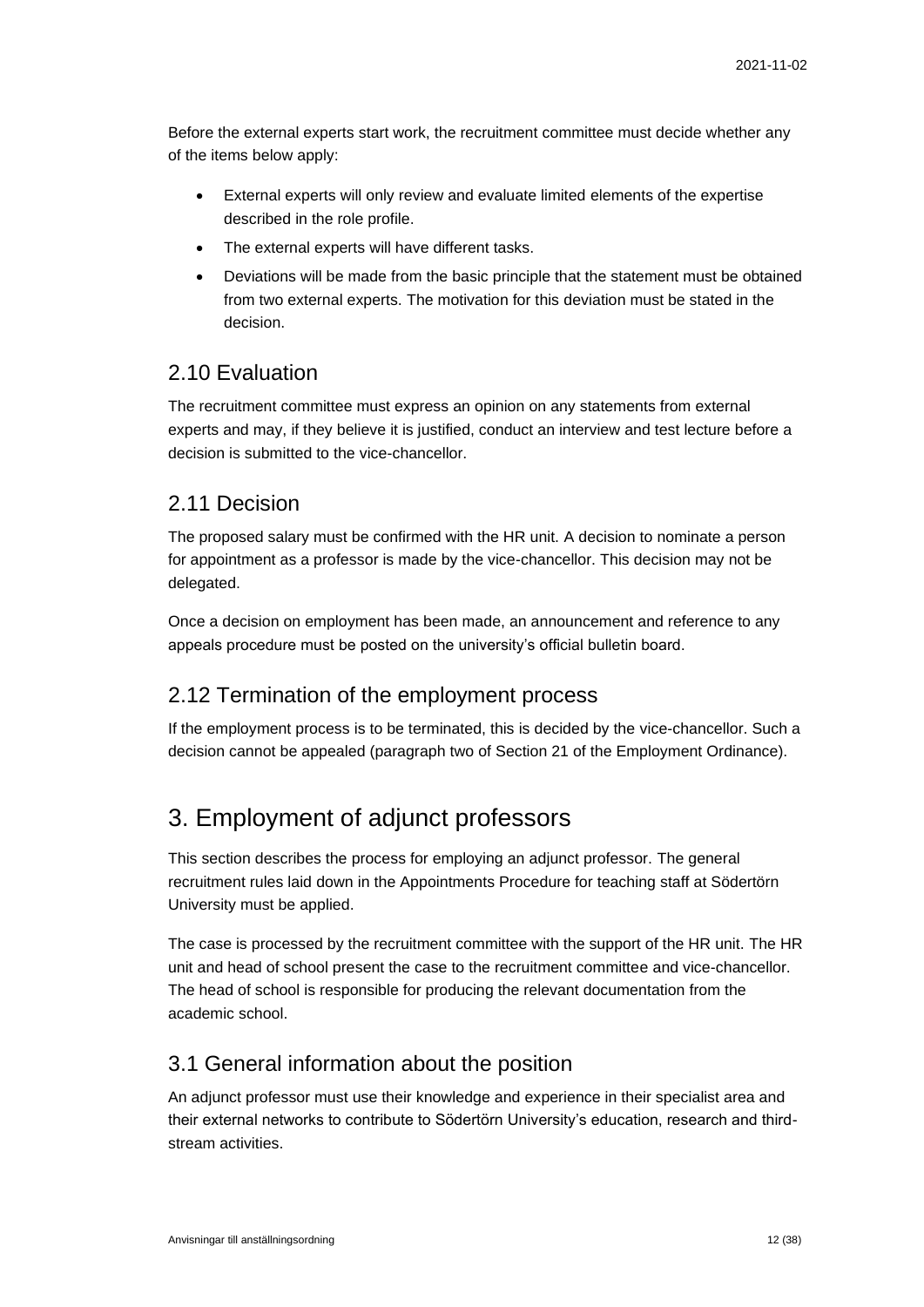An adjunct professor must be active in education, research and third-stream activities. An adjunct professor generally has their main activity located at the company or organisation that funds the position (cooperating party).

At an early stage, Södertörn University must ensure that the proposed adjunct professor has the necessary expertise. A two-year period of employment is recommended. See also the Appointments Procedure for Södertörn University.

## <span id="page-12-0"></span>3.2 Preparatory work

Proposals for an adjunct professor may be initiated by the academic school. The head of school must then contact the vice-chancellor and discuss the intended appointment.

## <span id="page-12-1"></span>3.3 Proposal for adjunct professor

The academic school must produce documentation for the case when an adjunct professor is to be appointed. The head of school sends their proposal for the appointment to the vicechancellor. The proposal must include:

- A description of the academic school's need for this appointment.
- The reasons why this appointment should be an adjunct professor.
- A description of the duties the adjunct professor is expected to perform and the qualifications and grounds for assessment that must be fulfilled to be able to perform them. The description must include the subject area with consideration for Södertörn University's research profile and plans for renewal of activities.
- A description of the length of the period of employment and its scope as a percentage of full time, in accordance with the Appointments Procedure for Södertörn University.
- A description of how the position, including associated costs, will be funded.
- A proposal for external experts in accordance with section 16, unless expertise has already been evaluated.
- A presentation of the candidate (CV and list of publications).
- Documentation showing that the applicant has the personal skills necessary to meet the demands of the position and to be able to represent Södertörn University in a way that benefits its activities.
- A statement from the intended adjunct professor saying that they are interested in employment as an adjunct professor.

## <span id="page-12-2"></span>3.4 Initiating a recruitment process

Following a presentation by the head of school, the vice-chancellor initiates the process through a collegial process. Documentation from the proposal, see item 3.3, must be appended. The collegial process must be documented in writing.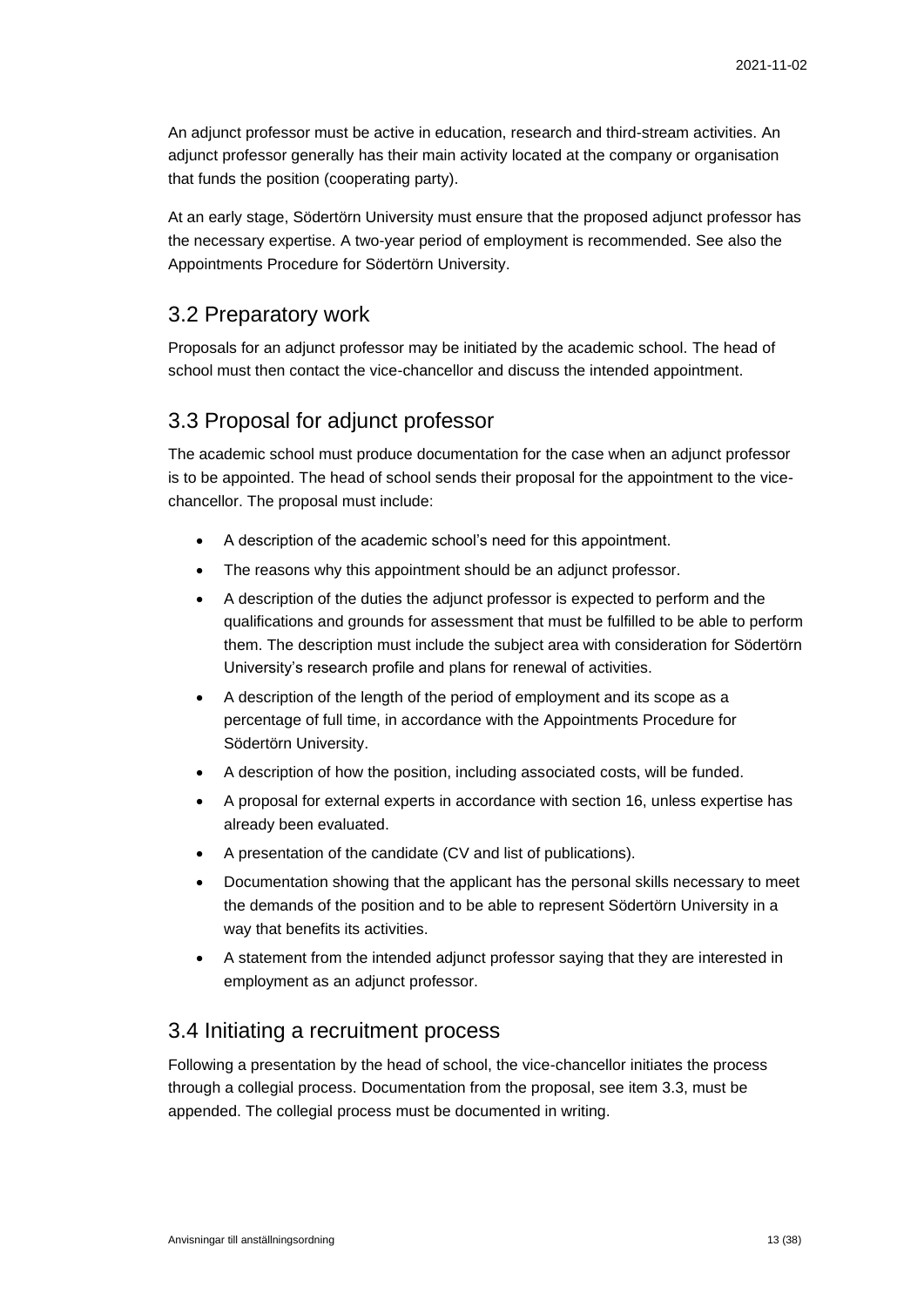## <span id="page-13-0"></span>3.5 Advertising

See the governing document on guidelines for advertising.

## <span id="page-13-1"></span>3.6 Evaluation by external experts

Evaluation by external experts does not normally need to be performed if the applicant has already been valuated as qualified for the position of professor in the relevant subject. The recruitment committee decides whether an evaluation by external experts will be conducted.

When employing an adjunct professor, an expert evaluation may be obtained from an internal or external expert. If statements are obtained from two or more people, men and women must be represented equally unless there are exceptional circumstances. Any such circumstances must be motivated in a decision document. The recruitment committee makes decisions about external experts.

The external experts must evaluate research and teaching expertise and any other expertise that is described in the documentation for the recruitment process. The recruitment committee may decide that only some expertise is to be evaluated. If more than one external expert is used, they may be tasked with evaluating different areas of expertise.

In a written statement, the external experts must describe the expertise in the areas stated in the proposal, see item 3.3.

Before the external experts start work, the recruitment committee must decide whether any of the items below apply:

- Statements must be provided by more than one external expert.
- The external expert(s) will only evaluate some areas of the expertise stated in the proposal, see item 3.3.
- The external experts will have different tasks when statements are taken from more than one external expert.

## <span id="page-13-2"></span>3.7 Competence requirements, external experts

The external experts must be specialised in the subject area and specialisation of the position, and have research/artistic and educational qualifications. Formal requirements for the external experts' expertise are stated in section 16.1.

# <span id="page-13-3"></span>3.8 Evaluation

The recruitment committee must express an opinion on any statements from external experts and may, if they believe it is appropriate, conduct an interview and test lecture before a proposed decision is submitted to the vice-chancellor.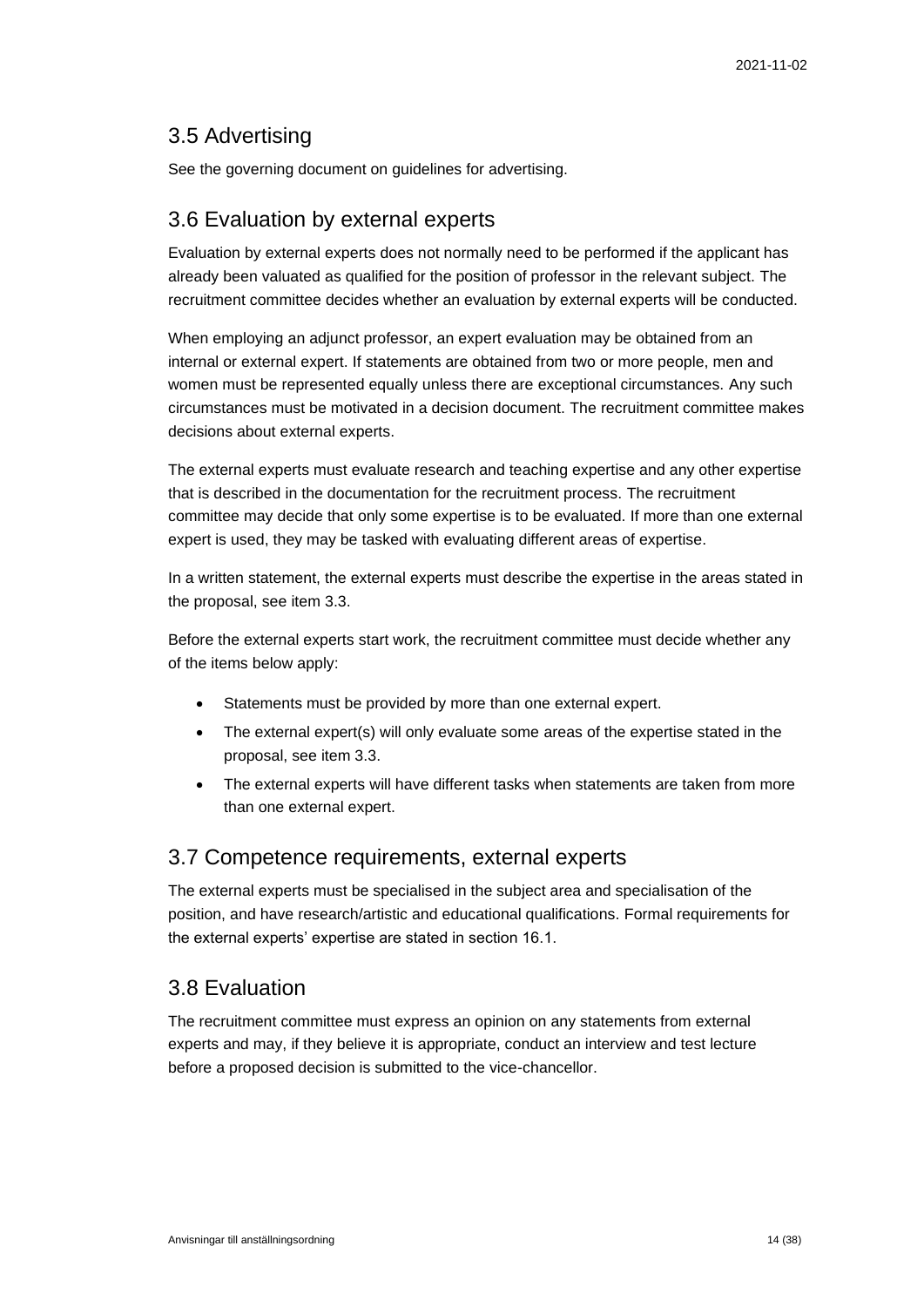## <span id="page-14-0"></span>3.9 Decision

The proposed salary must be confirmed with the HR unit. The vice-chancellor decides on employing an adjunct professor. This decision may not be delegated.

Once a decision on employment has been made, an announcement and reference to any appeals procedure must be posted on the university's official bulletin board.

# <span id="page-14-1"></span>3.10 Extension to the period of employment

Any application to extend the period of employment must be submitted at least six months before the end of the period of employment. The head of school submits such an application to the vice-chancellor.

The application must include:

- A description of how the adjunct professor has contributed to activities during the period of employment.
- A description of the academic school's need for the period of employment to be extended.
- A financial plan for continued employment.
- A statement from the adjunct professor saying that they are interested in continued employment.

The vice-chancellor may subsequently decide on an extension. The permitted total period of employment for an adjunct professor is laid down in Chapter 4, Section 11 of the Higher Education Ordinance.

Once a decision on extension has been made, an announcement and reference to any appeals procedure must be posted on the university's official bulletin board.

# <span id="page-14-2"></span>3.11 Termination of the employment process

The vice-chancellor decides whether the employment process is to be terminated. Such a decision cannot be appealed (paragraph two of Section 21 of the Employment Ordinance).

# <span id="page-14-3"></span>4. Employment of visiting professors

This section describes the preparatory process for employing a visiting professor. The general recruitment rules laid down in the Appointments Procedure for teaching staff at Södertörn University must be applied.

The case is processed by the recruitment committee with the support of the HR unit. The HR unit and head of school present the case to the recruitment committee and vice-chancellor. The head of school is responsible for producing the relevant documentation from the academic school.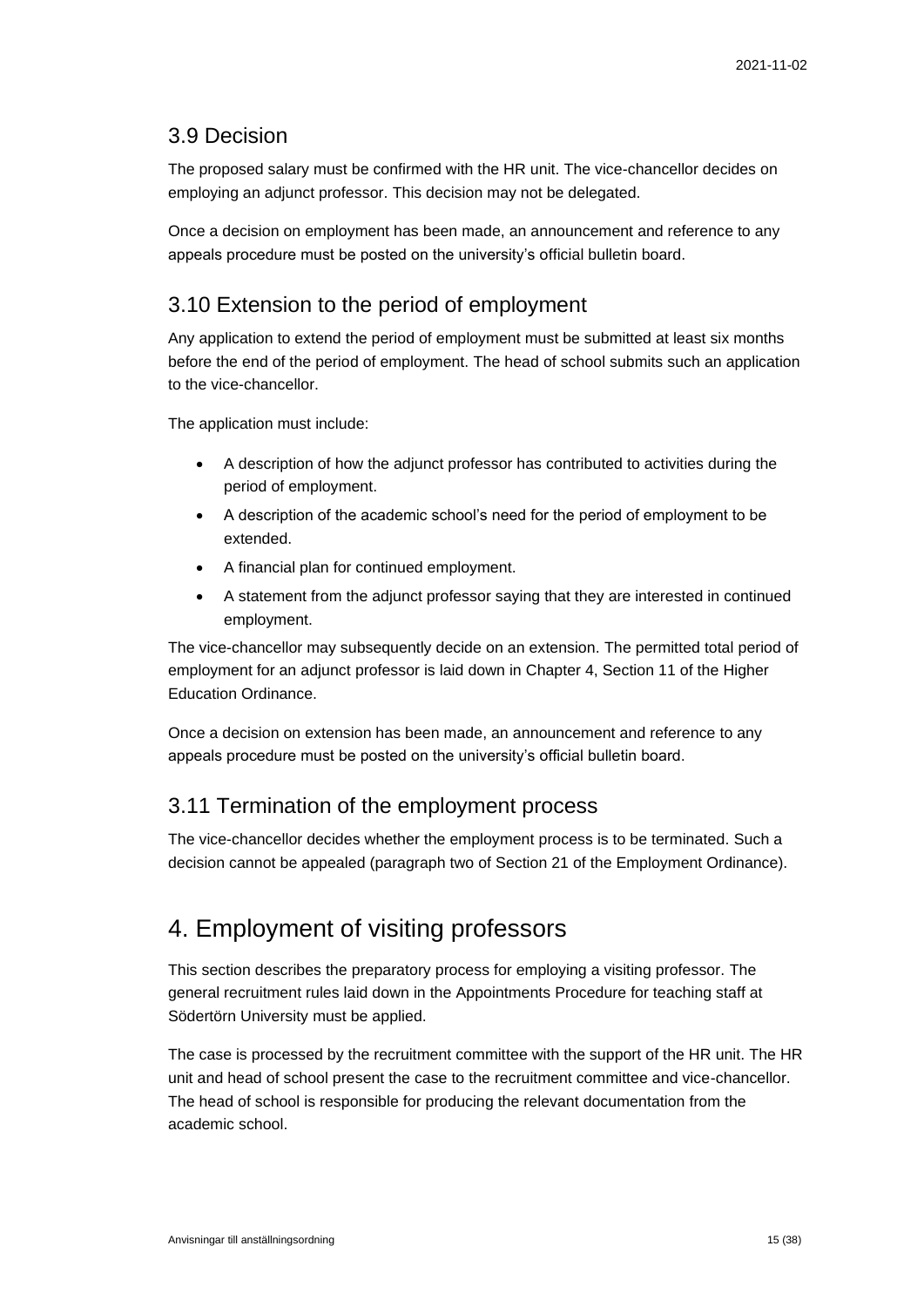# <span id="page-15-0"></span>4.1 Preparatory work

A proposal for a visiting professor is initiated by the academic school. The head of school must then contact the vice-chancellor and discuss the intended appointment.

# <span id="page-15-1"></span>4.2 Proposal for visiting professor

The academic school must produce documentation for the case when a visiting professor is to be appointed. The head of school sends their proposal for the appointment to the vicechancellor. The proposal must include:

- A description of the academic school's need for this appointment.
- A description of the reasons why the appointment should be a visiting professor.
- A description of the duties the visiting professor is expected to perform and the qualifications and grounds for assessment that must be fulfilled to be able to perform them. The description must include the subject area with consideration for Södertörn University's research profile and plans for renewal of activities.
- A description of the length of the period of employment and its scope as a percentage of full time, in accordance with the Appointments Procedure for Södertörn University.
- A description of how the position, including associated costs, will be funded.
- A proposal for external experts, according to section 16, unless an evaluation by external experts has already been done.
- A presentation of the candidate (CV and list of publications).
- Documentation showing that the applicant has the personal skills necessary to meet the demands of the position and to be able to represent Södertörn University in a way that benefits its activities.
- A statement from the intended visiting professor that they are interested in employment as a visiting professor.

## <span id="page-15-2"></span>4.3 Initiating a recruitment process

Following a presentation by the head of school, the vice-chancellor initiates the process through a collegial process. Documentation from the proposal, see item 4.2, must be appended. The collegial process must be documented in writing.

# <span id="page-15-3"></span>4.4 Advertising

See the governing document on guidelines for advertising.

# <span id="page-15-4"></span>4.5 Evaluation by external experts

Evaluation by external experts does not normally need to be performed if the applicant has already been valuated as qualified for the position of professor in the relevant subject. The recruitment committee decides whether an evaluation by external experts will be conducted.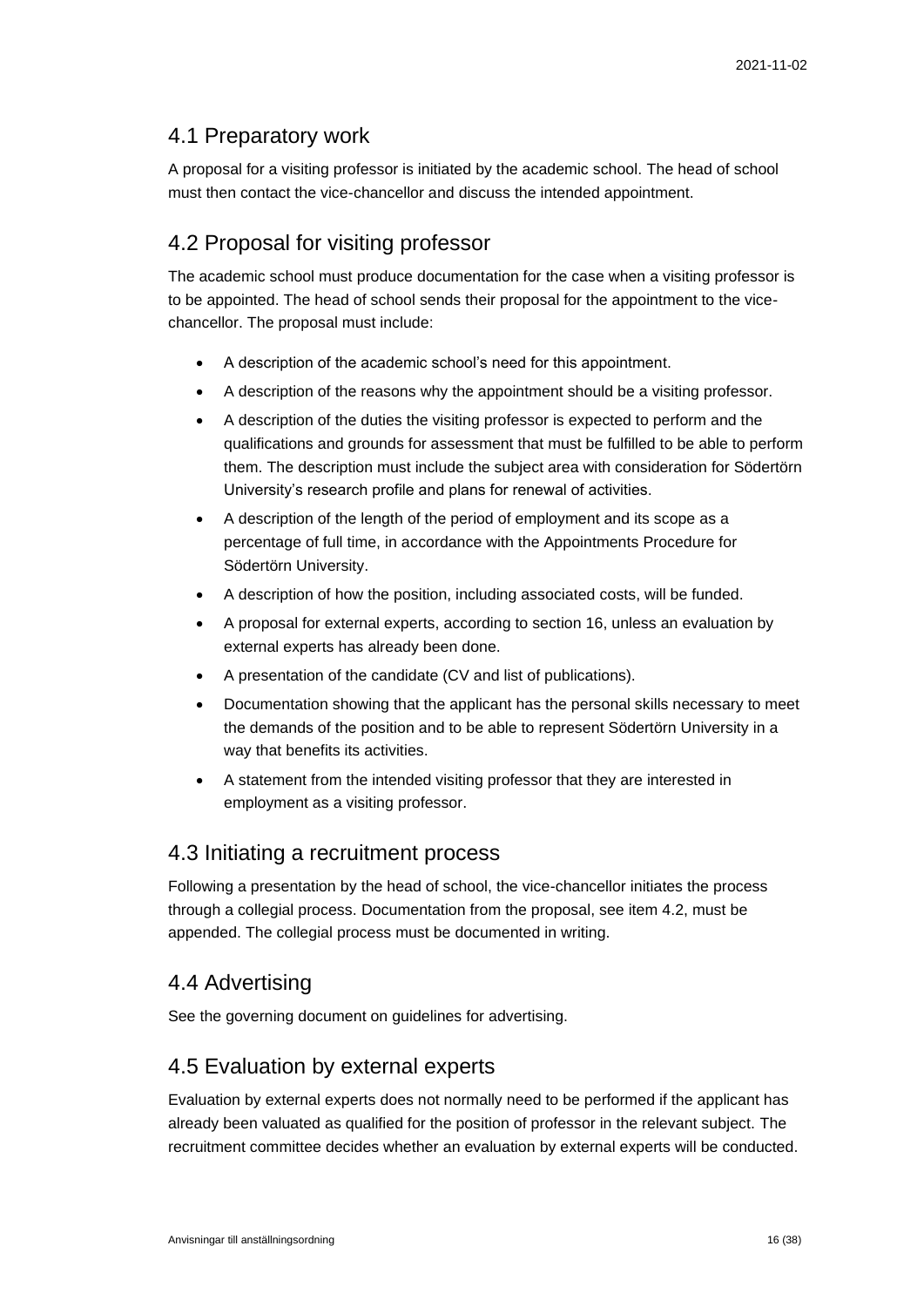When employing a visiting professor, an expert evaluation may be obtained from an internal or external expert. If statements are obtained from two or more people, men and women must be represented equally unless there are exceptional circumstances. Any such circumstances must be motivated in a decision document. The recruitment committee makes decisions about external experts.

The external experts must evaluate research and teaching expertise and any other expertise that is described in the documentation for the recruitment process. The recruitment committee may decide that only some expertise is to be evaluated. If more than one external expert is used, they may be tasked with evaluating different areas of expertise.

In a written statement, the external experts must describe the expertise in the areas stated in the proposal (see section 4.2).

Before the external experts start work, the recruitment committee must decide whether any of the items below apply:

- Statements must be provided by more than one external expert.
- The external expert(s) will only evaluate some areas of the expertise stated in the proposal (see section 4.2).
- The external experts will have different tasks when statements are taken from more than one external expert.

### <span id="page-16-0"></span>4.6 Competence requirements, external experts

The external experts must be specialised in the subject area and specialisation of the position, and have research/artistic and educational qualifications. Formal requirements for the external experts' expertise are stated in section 16.1.

## <span id="page-16-1"></span>4.7 Evaluation

The recruitment committee must express an opinion on any statements from external experts and may, if they believe it is appropriate, conduct an interview and test lecture before a proposed decision is submitted to the vice-chancellor.

### <span id="page-16-2"></span>4.8 Decision

The proposed salary must be confirmed with the HR unit. The vice-chancellor makes the decision on employment of a visiting professor. This decision may not be delegated.

Once a decision on employment has been made, an announcement and reference to any appeals procedure must be posted on the university's official bulletin board.

## <span id="page-16-3"></span>4.9 Extension to the period of employment

Any application to extend the period of employment must be submitted at least six months before the end of the period of employment. The head of school submits an application for extension to the vice-chancellor.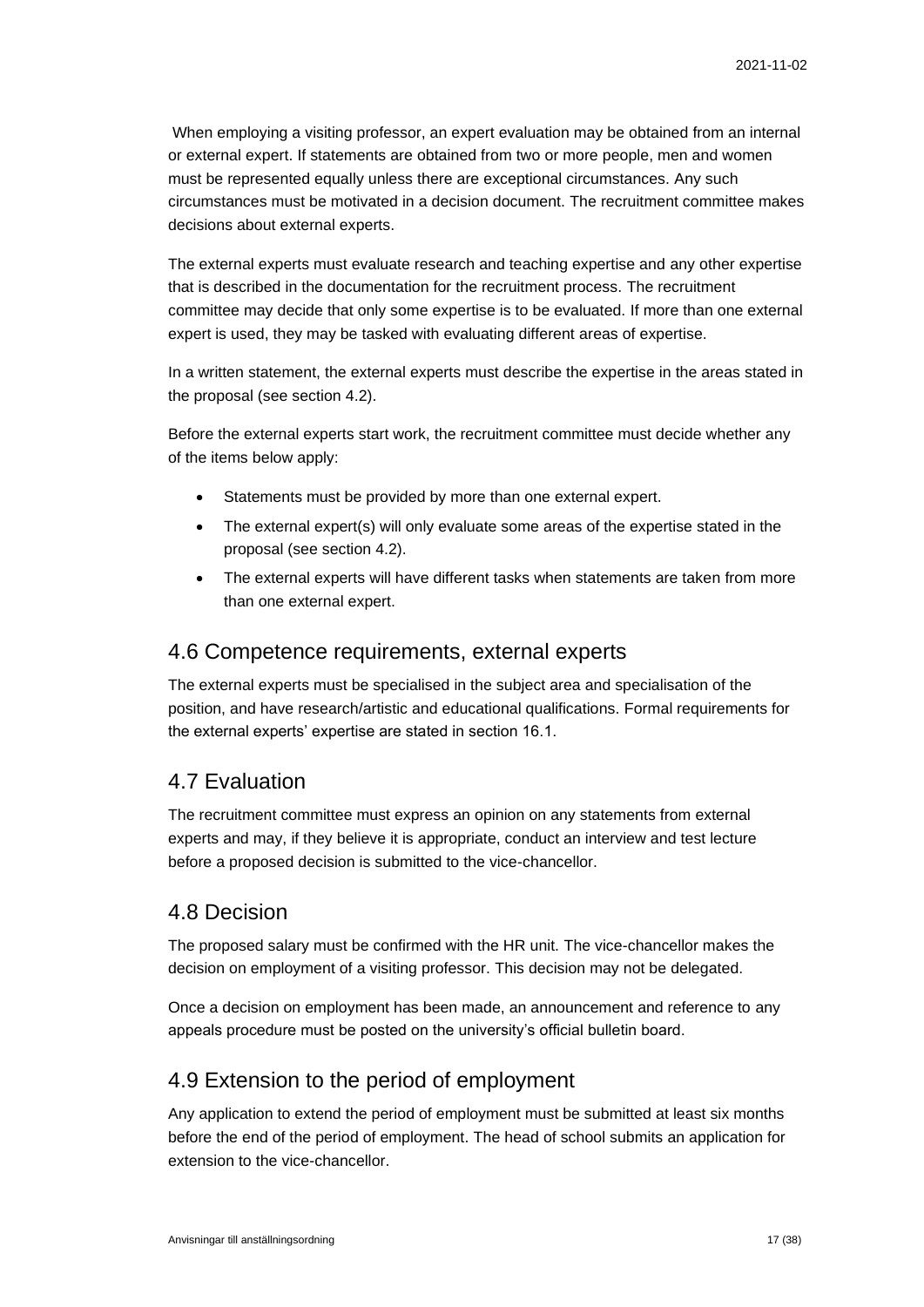The application must include:

- A description of how the visiting professor has contributed to activities during the period of employment.
- A description of the academic school's need for the period of employment to be extended.
- A financial plan for continued employment.
- A statement from the visiting professor saying that they are interested in continued employment.

The vice-chancellor may subsequently decide on an extension. The permitted total period of employment for a visiting professor is laid down in Chapter 4, Section 12 of the Higher Education Ordinance.

Once a decision on extension has been made, an announcement and reference to any appeals procedure must be posted on the university's official bulletin board.

## <span id="page-17-0"></span>4.10 Termination of the employment process

If the employment process is to be terminated, this is decided by the vice-chancellor. Such a decision cannot be appealed (paragraph two of Section 21 of the Employment Ordinance).

# <span id="page-17-1"></span>5. Employment as senior lecturer on a fixed-term contract with no evaluation by external experts

This section describes the preparatory process for employing a senior lecturer on a fixedterm contract with no evaluation by external experts. The general recruitment rules laid down in the Appointments Procedure for teaching staff at Södertörn University must be applied.

The recruitment is managed at the level of the academic school.

### <span id="page-17-2"></span>5.1 General information about the position

Duties normally comprise education, administration and research.

## <span id="page-17-3"></span>5.2 Initiating a recruitment process

The head of school initiates a collegial process. The collegial process must be documented in writing.

## <span id="page-17-4"></span>5.3 Job advert

The head of school must decide on the format of the advert when the employment process has been initiated.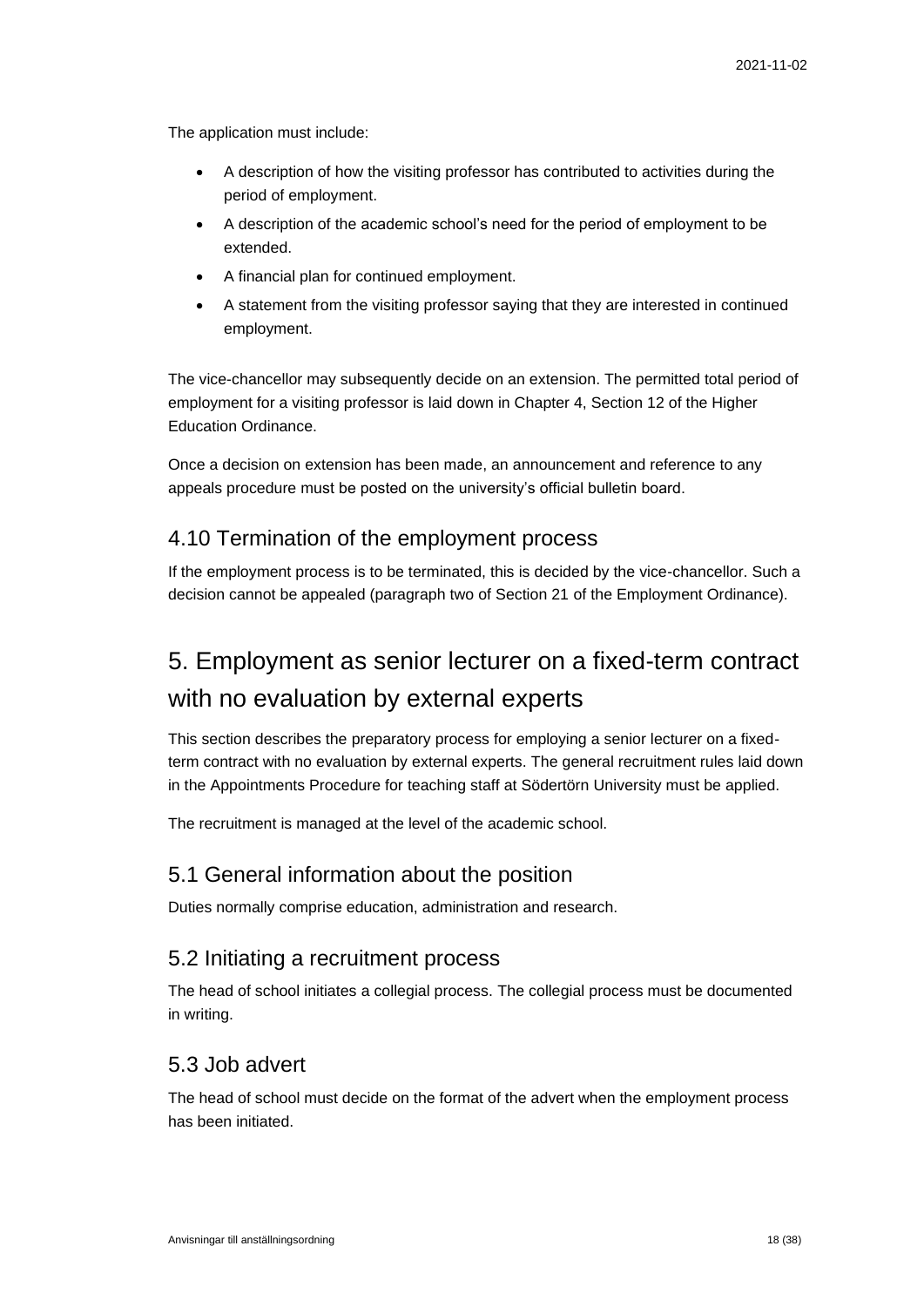# <span id="page-18-0"></span>5.4 Advertising

See the governing document on guidelines for advertising.

## <span id="page-18-1"></span>5.5 Selection and decision

After completing the selection procedure, a written proposal for who will be employed is formulated. If the proposal is submitted by a group, men and women must equal representation, unless there are exceptional circumstances. If so, these circumstances must be described in writing. The head of school makes the decision on employment.

Once a decision on employment has been made, an announcement and reference to any appeals procedure must be posted on the university's official bulletin board.

# <span id="page-18-2"></span>5.6 Termination of the employment process

If the employment process is to be terminated, this is decided by the head of school. Such a decision cannot be appealed (paragraph two of Section 21 of the Employment Ordinance).

# <span id="page-18-3"></span>6. Employment as a lecturer

This section describes the preparatory process for employing a lecturer. The general recruitment rules laid down in the Appointments Procedure for teaching staff at Södertörn University must be applied.

The recruitment is generally managed at the level of the academic school.

# <span id="page-18-4"></span>6.1 General information about the position

Employment of a lecturer must normally be motivated by duties which include elements that are important in higher education with a vocational focus or where specialist expertise is required.

# <span id="page-18-5"></span>6.2 Initiating a recruitment process

The head of school initiates a collegial process. The collegial process must be documented in writing.

## <span id="page-18-6"></span>6.3 Job advert

The head of school must submit a proposed advert to the recruitment committee when the employment process has been initiated. The recruitment committee then decide on the format of the advert.

For a fixed-term contract, the head of school decides the format of the advert.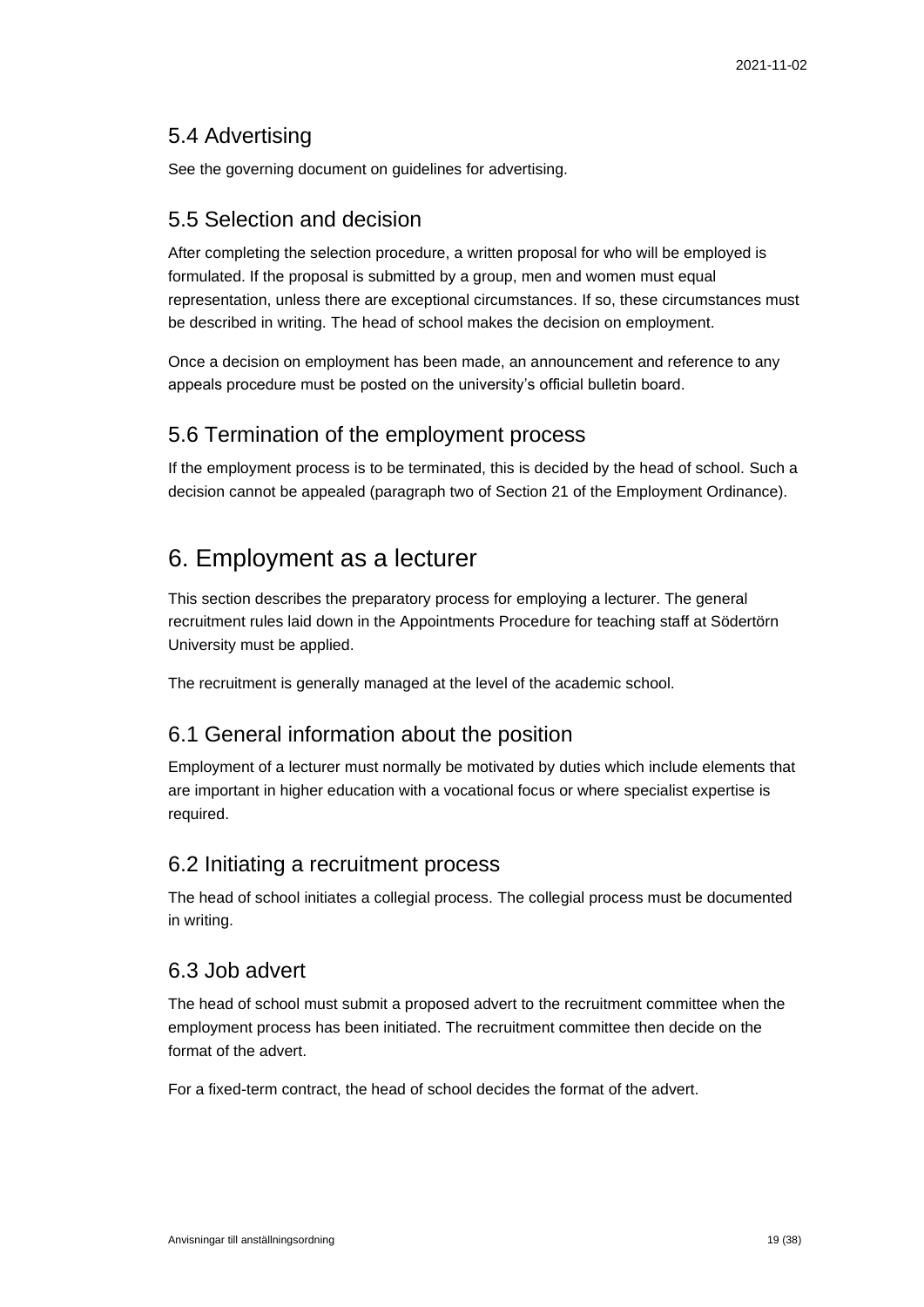## <span id="page-19-0"></span>6.4 Advertising

See the governing document on guidelines for advertising.

### <span id="page-19-1"></span>6.5 Selection and decision

After completing the selection procedure, a written proposal for who will be employed is formulated. If the proposal is formulated by a group, men and women must equal representation, unless there are exceptional circumstances. If so, these circumstances must be described in writing. The head of school makes the decision on employment.

Once a decision on employment has been made, an announcement and reference to any appeals procedure must be posted on the university's official bulletin board.

## <span id="page-19-2"></span>6.6 Termination of the employment process

If the employment process is to be terminated, this is decided by the head of school. Such a decision cannot be appealed (paragraph two of Section 21 of the Employment Ordinance).

# <span id="page-19-3"></span>7. Promotion to professor or senior lecturer

This section describes promotion from senior lecturer to professor, from lecturer to senior lecturer and from associate senior lecturer to senior lecturer.

The case is processed by the recruitment committee with the support of the HR unit. The HR unit generally presents these cases to the recruitment committee and vice-chancellor. The head of school is responsible for producing the relevant documentation from the academic school.

## <span id="page-19-4"></span>7.1 Promotion from senior lecturer to professor

Promotion does not automatically entail changed terms and conditions of employment.

The head of school determines whether a promotion process should start, following a request from the senior lecturer. The head of school then contacts the vice-chancellor to discuss the issue of promotion. Prior to this meeting, the head of school must submit documentation that includes:

- An assessment of how the proposed promotion fulfils long-term requirements in education and research at the relevant unit, and is otherwise important to Södertörn University.
- A description of the applicant's capacity for leading educational and research activities.
- A description of the applicant's research and educational expertise and in thirdstream activities.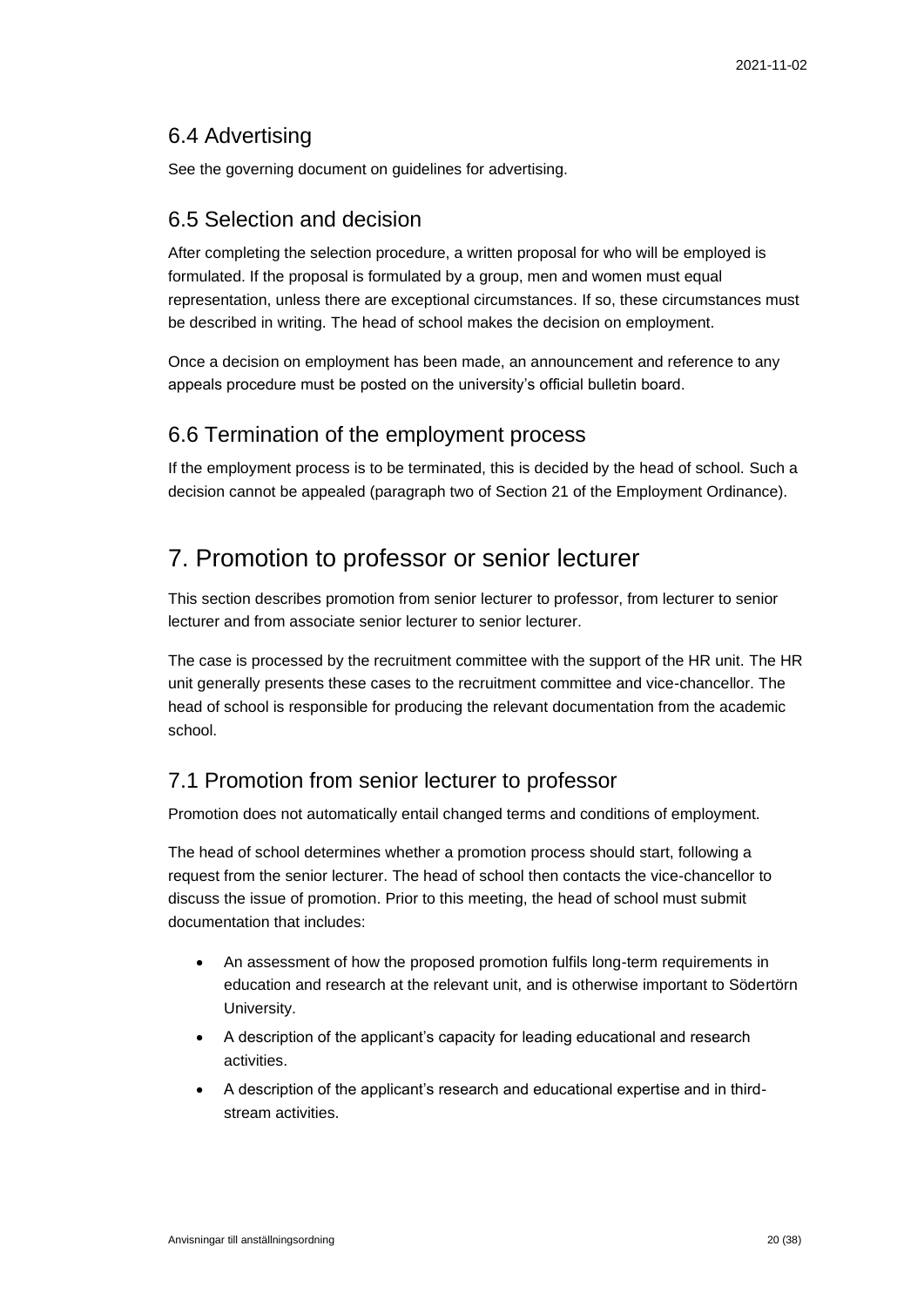- A brief letter of application and a CV from the applicant. Documentation showing that the candidate has the personal skills necessary to meet the demands of the position and to be able to represent Södertörn University in a way that benefits its activities.
- If there are suggested external experts, this must be presented as described in section 16.

#### 7.1.1 Subject area

For promotion to professor, the subject area must normally be the same as that of the person's current position.

#### 7.1.2 Initiating a promotion process

Following a presentation by the head of school, the vice-chancellor initiates the process through a collegial process. Documentation from the head of school must be appended, see section 7.1. The collegial process must be documented in writing.

#### 7.1.3 Application for promotion

After starting the promotion process, the applicant must submit a complete application via Södertörn University's electronic recruitment system. Officers from the HR unit inform the applicant of what to do.

#### 7.1.4 Evaluation by external experts

External experts are normally engaged to evaluate expertise. The recruitment committee decides whether an evaluation by external experts will be conducted.

Normally, two external experts are used.

The external experts must evaluate the research and educational expertise that provides eligibility for employment as a professor. The external experts may have different tasks or the same tasks.

The external experts must produce a written statement of the expertise in the stated qualifications and grounds for assessment.

Before the external experts start work, the recruitment committee must decide whether any of the items below apply:

- The external experts must evaluate expertise in addition to that which provides eligibility for employment as a professor.
- More or fewer than two external experts will be engaged.
- The external experts must review different qualifications and areas of expertise.
- If there is to be no evaluation by external experts because it is obviously unnecessary, this must be recorded in the minutes.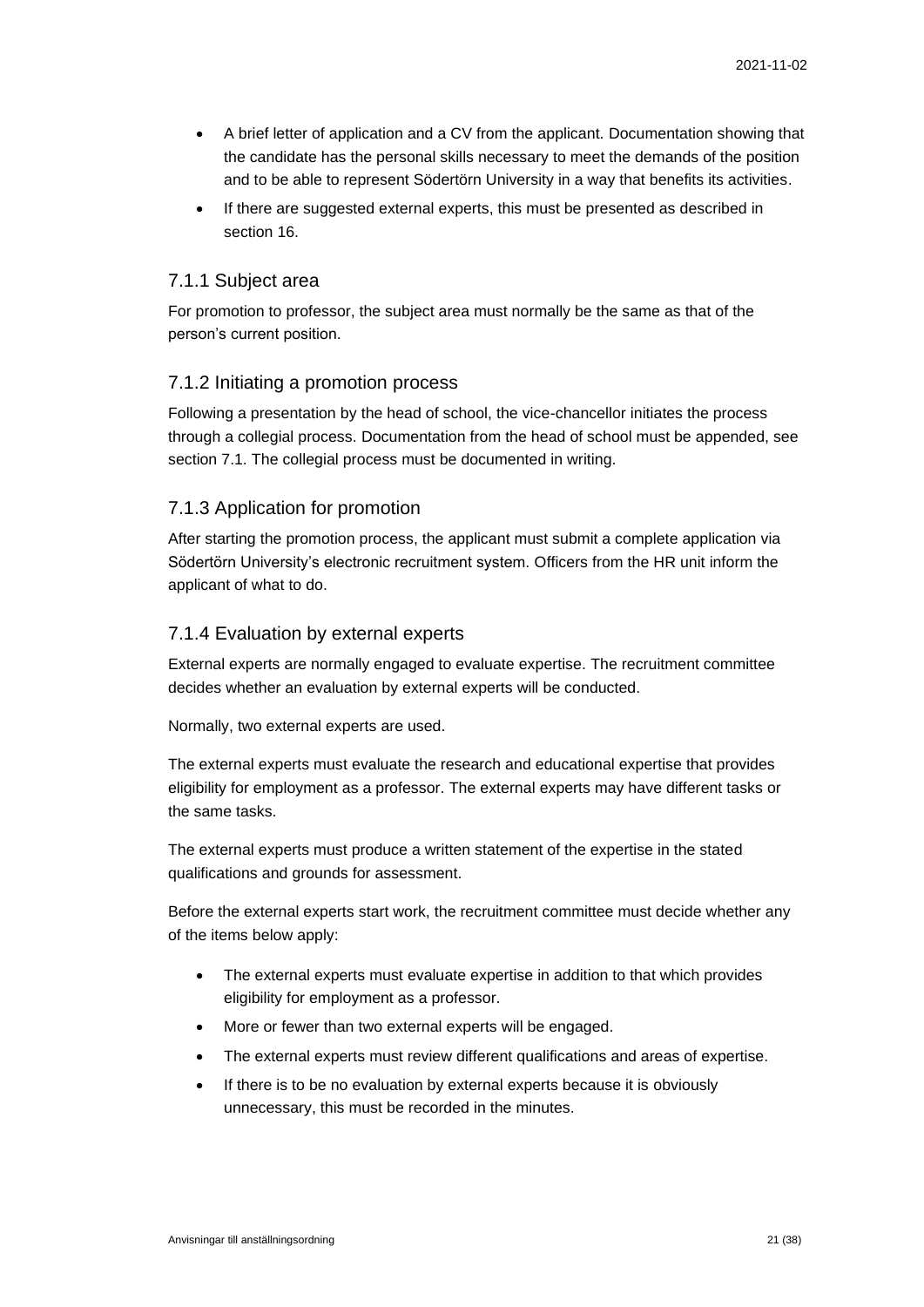#### 7.1.5 Competence requirements, external experts

The external experts must be specialised in the subject area and specialisation of the position, and have research/artistic and educational qualifications. Additional requirements for the competence of external experts are described in section 16.1. If a specially appointed external expert in education is to review the applicant, they should have considerable experience of evaluating educational expertise at the level relevant to the position.

#### 7.1.6 Suggestions for, and decisions on, external experts

The head of school suggests external experts to the relevant HR officer. The proposed external experts must have accepted the assignment. The external experts are expected to declare any circumstances that could entail a conflict of interests, but they should be reminded of this when asked. The external experts must also have accepted the planned dates for when their statements must be sent to Södertörn University.

If statements are obtained from two or more people, men and women must be represented equally unless there are exceptional circumstances. Any such circumstances must be motivated in a decision document.

The recruitment committee makes decisions about external experts.

#### 7.1.7 Promotion process

The recruitment committee decides whether the applicant should be interviewed and/or provide a test lecture. Based on the statements from the external experts, and any interview and test lecture, the recruitment committee decides whether to recommend that the vicechancellor approves the application for promotion.

#### 7.1.8 Decision

The vice-chancellor decides on promotion to professor. This decision may not be delegated.

Once a decision on promotion has been made, an announcement and reference to any appeals procedure must be posted on the university's official bulletin board.

#### 7.1.9 New application after refusal

If an application for promotion has been refused, a new application may not be submitted until two years after the date the most recent application was received by the university. In special circumstances, the vice-chancellor may grant an exception from this provision. A request for such an exception is made in writing by the head of school.

## <span id="page-21-0"></span>7.2 Promotion from lecturer to senior lecturer

Promotion does not automatically entail changed terms and conditions of employment.

The head of school determines whether a promotion process should start, following a request from the lecturer. The head of school then contacts the vice-chancellor to discuss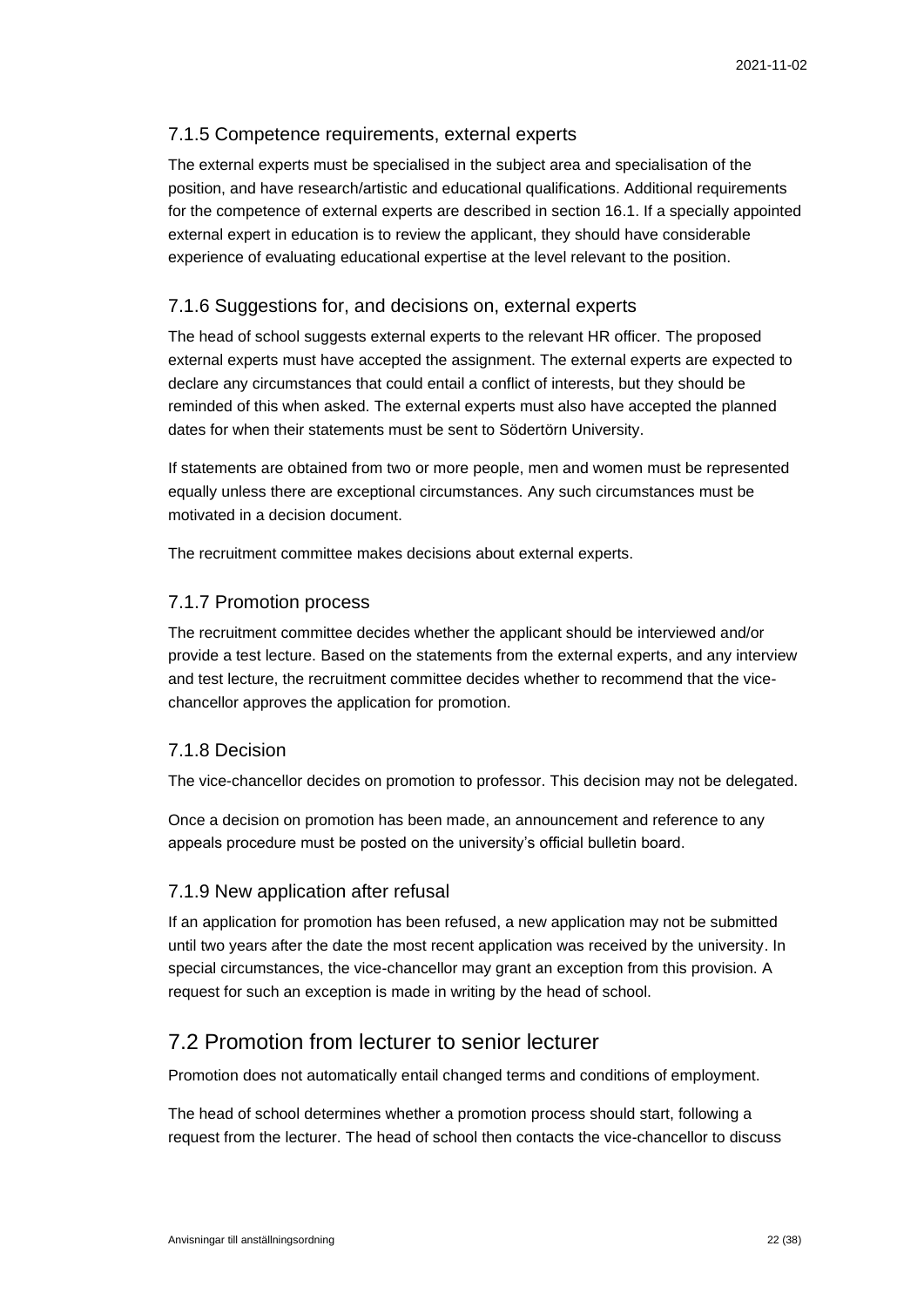the issue of promotion. Prior to this meeting, the head of school must submit documentation that includes:

- An assessment of how the proposed promotion fulfils long-term requirements in education and research at the relevant unit, and is otherwise important to Södertörn University.
- A description of the applicant's research expertise.
- A description of the applicant's educational expertise.
- A description of the applicant's expertise in third-stream activities.
- A brief application letter, CV and doctoral degree certificate or other documentation of the applicant's research expertise.
- Documentation showing that the candidate has the personal skills necessary to meet the demands of the position and to be able to represent Södertörn University in a way that benefits its activities.
- If there are suggested external experts, this must be presented as described in section 16.

#### 7.2.1 Subject area

For promotion to senior lecturer, the subject area must normally be the same as that of the person's current position.

#### 7.2.2 Initiating a promotion process

Following a presentation by the head of school, the vice-chancellor initiates the process through a collegial process. Documentation from the head of school must be appended, see section 7.2. The collegial process must be documented in writing.

#### 7.2.3 Application for promotion

After starting the promotion process, the applicant must submit a complete application via Södertörn University's electronic recruitment system. Officers from the HR unit inform the applicant of what to do.

#### 7.2.4 Evaluation by external experts

External experts are normally engaged to evaluate expertise. The recruitment committee decides whether an evaluation by external experts will be conducted.

Normally, two external experts are used.

The external experts must evaluate the research and educational expertise that provides eligibility for employment as a senior lecturer. The external experts may have different tasks or the same tasks.

The external experts must produce a written statement of the expertise in the stated qualifications and grounds for assessment.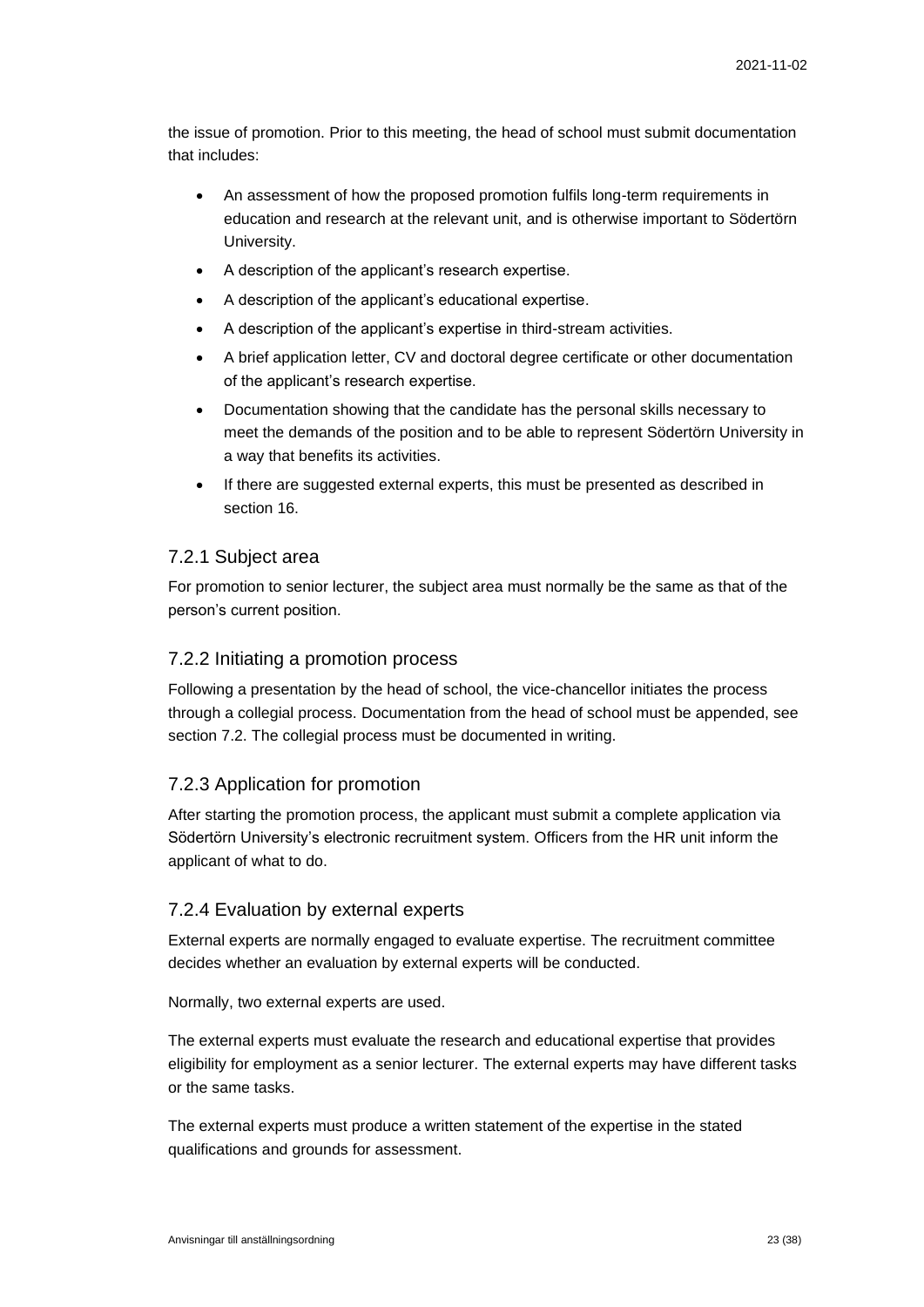Before the external experts start work, the recruitment committee must decide whether any of the items below apply:

- The external experts must evaluate expertise in addition to that which provides eligibility for employment as a senior lecturer.
- More or fewer than two external experts will be engaged.
- The external experts must review different qualifications and areas of expertise.
- If there is to be no evaluation by external experts because it is obviously unnecessary, this must be recorded in the minutes.

#### 7.2.5 Competence requirements, external experts

The external experts must be specialised in the subject area and specialisation of the position, and have research/artistic and educational qualifications. Additional requirements for the competence of external experts are described in section 16.1. If a specially appointed external expert in education is to review the applicant, they should have considerable experience of evaluating educational expertise at the level relevant to the position.

#### 7.2.6 Suggestions for, and decisions on, external experts

The head of school suggests external experts to the relevant HR officer. The proposed external experts must have accepted the assignment. The external experts are expected to declare any circumstances that could entail a conflict of interests, but they should be reminded of this when asked. The external experts must also have accepted the planned dates for when their statements must be sent to Södertörn University.

If statements are obtained from two or more people, men and women must be represented equally unless there are exceptional circumstances. Any such circumstances must be motivated in a decision document.

The recruitment committee makes decisions about external experts.

#### 7.2.7 Promotion process

The recruitment committee decides whether the applicant should be interviewed and/or provide a test lecture. Based on the statements from the external experts, and any interview and test lecture, the recruitment committee decides whether to recommend that the vicechancellor approves the application for promotion.

#### 7.2.8 Decision

The vice-chancellor decides on promotion to senior lecturer.

Once a decision on promotion has been made, an announcement and reference to any appeals procedure must be posted on the university's official bulletin board.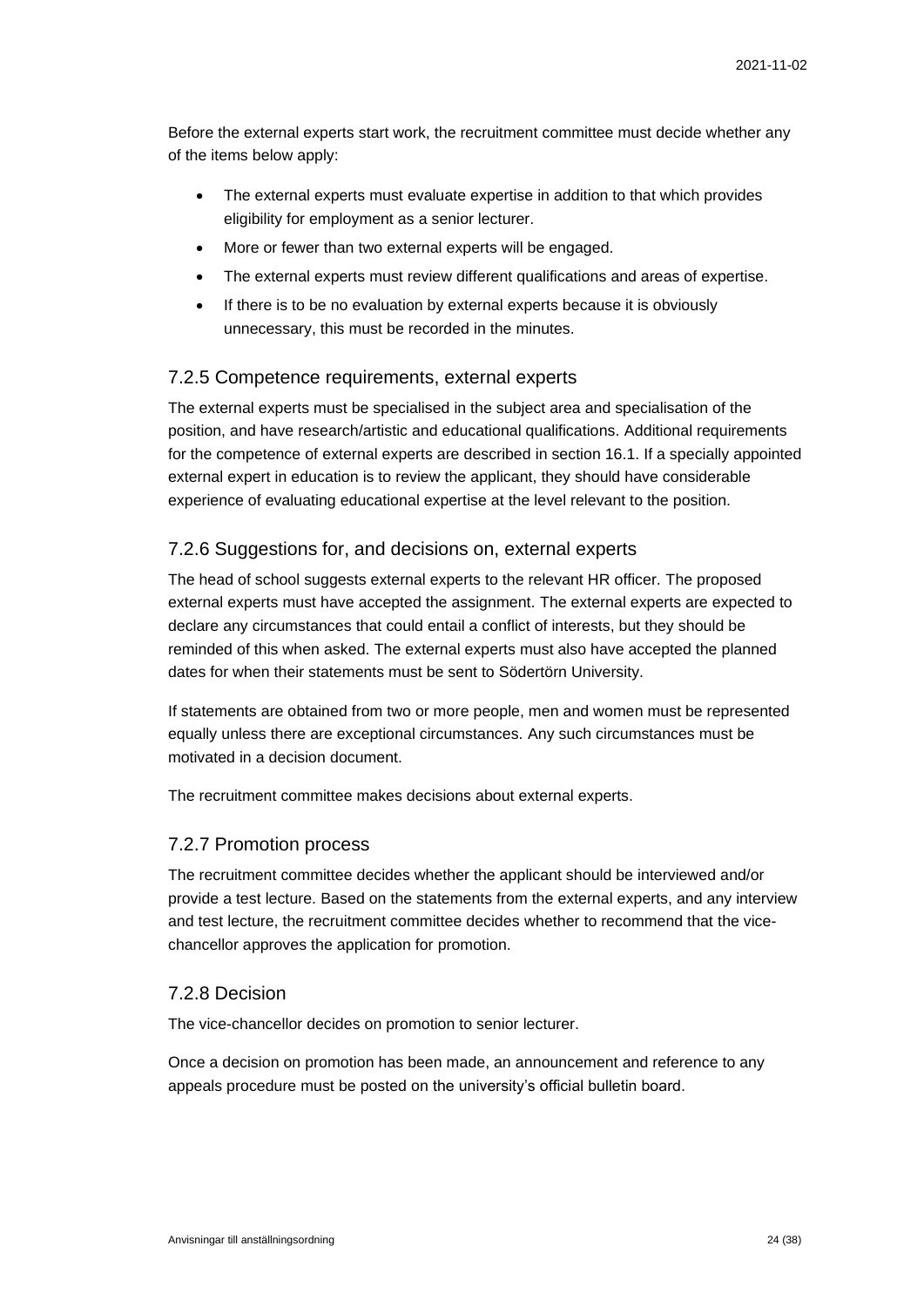#### 7.2.9 New application after refusal

If an application for promotion has been refused, a new application may not be submitted until two years after the date the most recent application was received by the university. In special circumstances, the vice-chancellor may grant an exception from this provision. A request for such an exception is made in writing by the head of school.

## <span id="page-24-0"></span>7.3 Promotion from associate senior lecturer to senior lecturer

An associate senior lecturer who wants to be promoted to senior lecturer must submit an application at least six months before the end of their employment as associate senior lecturer. If the application is received later than this, it may be considered if there are exceptional circumstances.

The promotion process begins with the associate senior lecturer contacting the head of school and informing them that an application for promotion has been submitted.

#### 7.3.1 Application

The applicant sends an email to befordran@sh.se stating that they wish to be promoted to senior lecturer. An HR officer informs the applicant on the process from that point.

## 7.3.2 Qualifications and assessment criteria for promotion from associate senior lecturer to senior lecturer

In addition to the qualifications stated in Södertörn University's Appointments Procedure, the assessment criteria for promotion given in the advertisement for the relevant position as associate senior lecturer.

#### 7.3.3 Initial review

When applying for promotion from associate senior lecturer the recruitment committee must conduct an initial review to decide whether the application will be evaluated by external experts. The recruitment committee must then, with a representative for the subject, assess whether the applicant has the qualifications, including the personal capacity, required for promotion to senior lecturer. The opinion of the recruitment committee must be motivated in the minutes.

#### 7.3.4 Evaluation by external experts

External experts are normally engaged to evaluate expertise. The recruitment committee decides whether an evaluation by external experts will be conducted.

Normally, two external experts are used.

The external experts must evaluate the research and educational expertise that provide qualification for employment as a senior lecturer, and the assessment criteria for promotion given in the advertisement for the relevant position as associate senior lecturer (see also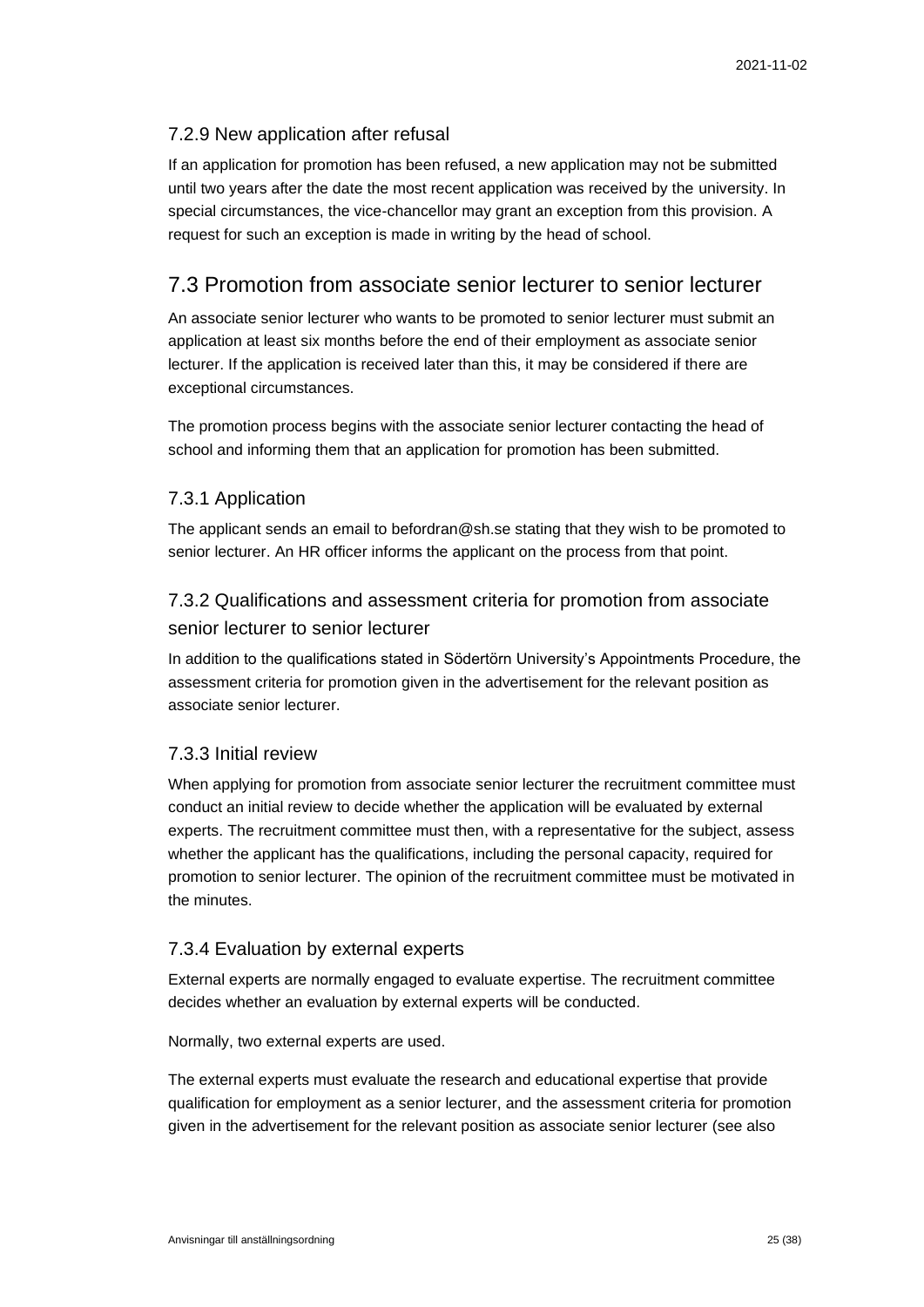Södertörn University's Appointments Procedure). The external experts may have different tasks or the same tasks.

The external experts must produce a written statement of the expertise in the stated qualifications and grounds for assessment. Before the evaluation by the external experts, the recruitment committee must decide whether there will be any deviation from the normal evaluation by external experts in cases when:

- More or fewer than two external experts will be engaged.
- The external experts must review different qualifications and areas of expertise.
- If there is to be no evaluation by external experts because it is obviously unnecessary, this must be motivated in the minutes.

#### 7.3.5 Competence requirements, external experts

The external experts must be specialised in the subject area and specialisation of the position, and have research/artistic and educational qualifications. Additional requirements for the competence of external experts are described in section 16.1. If a specially appointed external expert in education is to review the applicant, they should have considerable experience of evaluating educational expertise at the level relevant to the position.

#### 7.3.6 Suggestions for, and decisions on, external experts

The head of school suggests external experts to the relevant HR officer. The proposed external experts must have accepted the assignment. The external experts are expected to declare any circumstances that could entail a conflict of interests, but they should be reminded of this when asked. The external experts must also have accepted the planned dates for when their statements must be sent to Södertörn University.

If statements are obtained from two or more people, men and women must be represented equally unless there are exceptional circumstances. Any such circumstances must be motivated in a decision document.

The recruitment committee makes decisions about external experts.

#### 7.3.7 Promotion process

The recruitment committee decides whether the applicant should be interviewed and/or provide a test lecture. Based on the statements from the external experts, and any interview and test lecture, the recruitment committee decides whether to recommend that the vicechancellor approves the application for promotion.

#### 7.3.8 Decision

The vice-chancellor decides on promotion to senior lecturer.

Once a decision on promotion has been made, an announcement must be posted on the university's official bulletin board.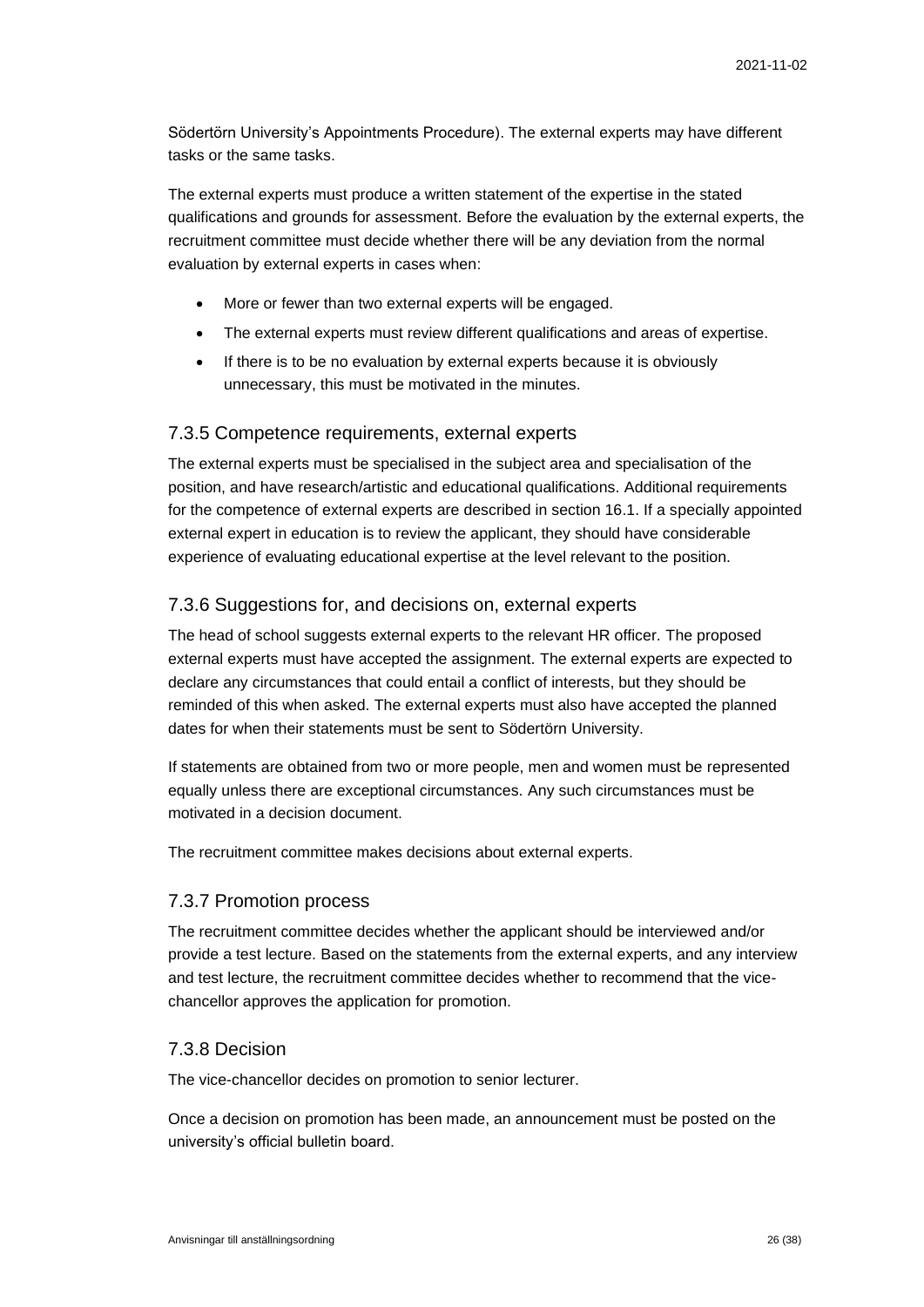# <span id="page-26-0"></span>8. Employment as specialist teacher at the School of Police Studies

This section describes the preparatory process for employment as a specialist teacher. The general recruitment rules laid down in the Appointments Procedure for teaching staff at Södertörn University must be applied.

The recruitment is generally managed at the level of the academic school.

## <span id="page-26-1"></span>8.1 General information about the position

Employment of a specialist teacher must normally be motivated by duties that includes elements of importance for education in police studies, but which cannot be conducted by existing staff.

## <span id="page-26-2"></span>8.2 Initiating a recruitment process

The head of school initiates a collegial process. The collegial process must be documented in writing.

## <span id="page-26-3"></span>8.3 Job advert

The head of school must submit a proposed advert to the recruitment committee when the employment process has been initiated. The recruitment committee then decide on the format of the advert.

For a fixed-term contract, the head of school decides the format of the advert.

## <span id="page-26-4"></span>8.4 Advertising

See the governing document on guidelines for advertising.

## <span id="page-26-5"></span>8.5 Selection and decision

After completing the selection procedure, a written proposal for who will be employed is formulated. If the proposal is formulated by a group, men and women must equal representation, unless there are exceptional circumstances. If so, these circumstances must be described in writing. The head of school makes the decision on employment.

Once a decision on employment has been made, an announcement and reference to any appeals procedure must be posted on the university's official bulletin board.

## <span id="page-26-6"></span>8.6 Termination of the employment process

If the employment process is to be terminated, this is decided by the head of school. Such a decision cannot be appealed (paragraph two of Section 21 of the Employment Ordinance).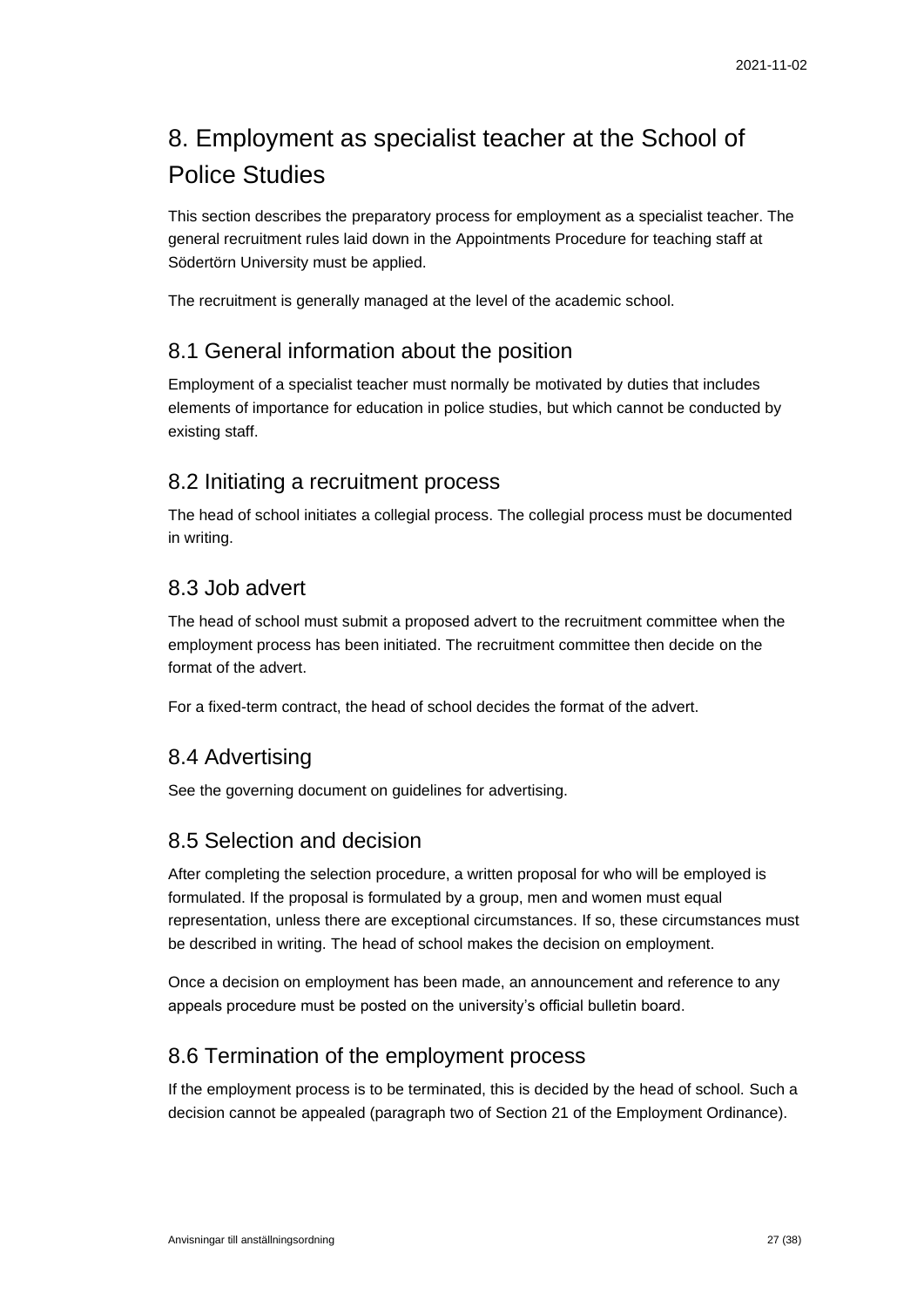# <span id="page-27-0"></span>9. Employment as instructor at the School of Police **Studies**

This section describes the preparatory process for employment as an instructor. The general recruitment rules laid down in the Appointments Procedure for teaching staff at Södertörn University must be applied.

The recruitment is generally managed at the level of the academic school.

## <span id="page-27-1"></span>9.1 General information about the position

Employment of an instructor must normally be motivated by duties that includes elements of importance for education in police studies, but which cannot be conducted by existing staff.

## <span id="page-27-2"></span>9.2 Initiating a recruitment process

The head of school initiates a collegial process. The collegial process must be documented in writing.

## <span id="page-27-3"></span>9.3 Job advert

The head of school must submit a proposed advert to the recruitment committee when the employment process has been initiated. The recruitment committee then decide on the format of the advert.

For a fixed-term contract, the head of school decides the format of the advert.

## <span id="page-27-4"></span>9.4 Advertising

See the governing document on guidelines for advertising.

## <span id="page-27-5"></span>9.5 Selection and decision

After completing the selection procedure, a written proposal for who will be employed is formulated. If the proposal is submitted by a group, men and women must equal representation, unless there are exceptional circumstances. If so, these circumstances must be described in writing. The head of school makes the decision on employment.

Once a decision on employment has been made, an announcement and reference to any appeals procedure must be posted on the university's official bulletin board.

## <span id="page-27-6"></span>9.6 Termination of the employment process

If the employment process is to be terminated, this is decided by the head of school. Such a decision cannot be appealed (paragraph two of Section 21 of the Employment Ordinance).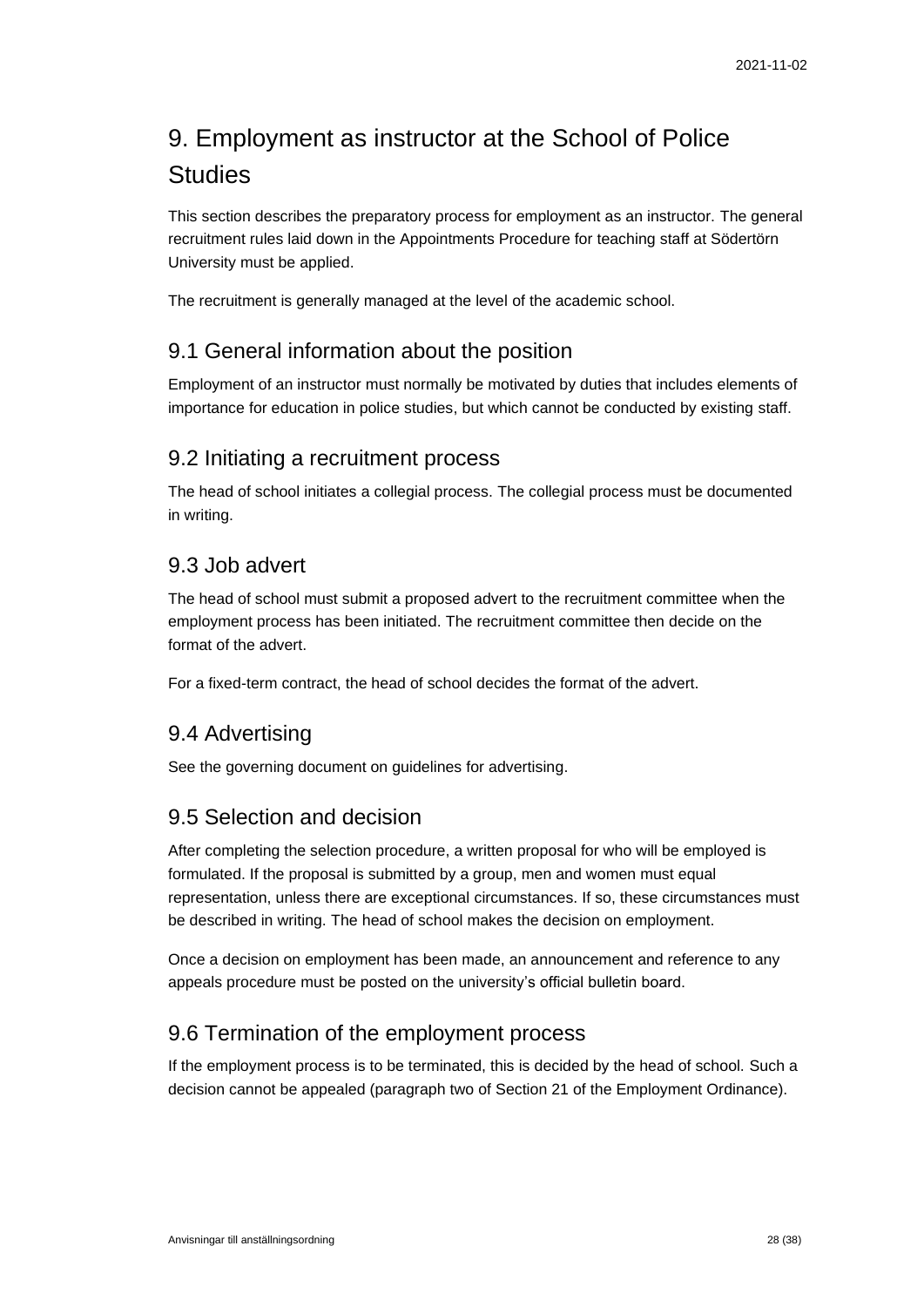# <span id="page-28-0"></span>10. Employment of project-specific researchers

This section describes the preparatory process for employing a project-specific researcher. The general recruitment rules laid down in the Appointments Procedure for teaching staff at Södertörn University must be applied.

The recruitment is generally managed at the level of the academic school.

# <span id="page-28-1"></span>10.1 General information about the position

Employment as a project-specific research must be motivated by the duties generally comprising research. No more than 20 per cent of the total employment may be used for teaching.

## <span id="page-28-2"></span>10.2 Initiating a recruitment process

The head of school initiates a collegial process. The collegial process must be documented in writing.

## <span id="page-28-3"></span>10.3 Job advert

The head of school must submit a proposed advert to the recruitment committee once the employment process has been initiated. The recruitment committee then decide on the format of the advert.

For a fixed-term contract, the head of school decides the format of the advert.

# <span id="page-28-4"></span>10.4 Advertising

See the governing document on guidelines for advertising.

# <span id="page-28-5"></span>10.5 Selection and decision

After completing the selection procedure, a written proposal for who will be employed is formulated. If the proposal is submitted by a group, men and women must equal representation, unless there are exceptional circumstances. If so, these circumstances must be described in writing. The head of school makes the decision on employment.

Once a decision on employment has been made, an announcement and reference to any appeals procedure must be posted on the university's official bulletin board.

# <span id="page-28-6"></span>10.6 Termination of the employment process

If the employment process is to be terminated, this is decided by the head of school. Such a decision cannot be appealed (paragraph two of Section 21 of the Employment Ordinance).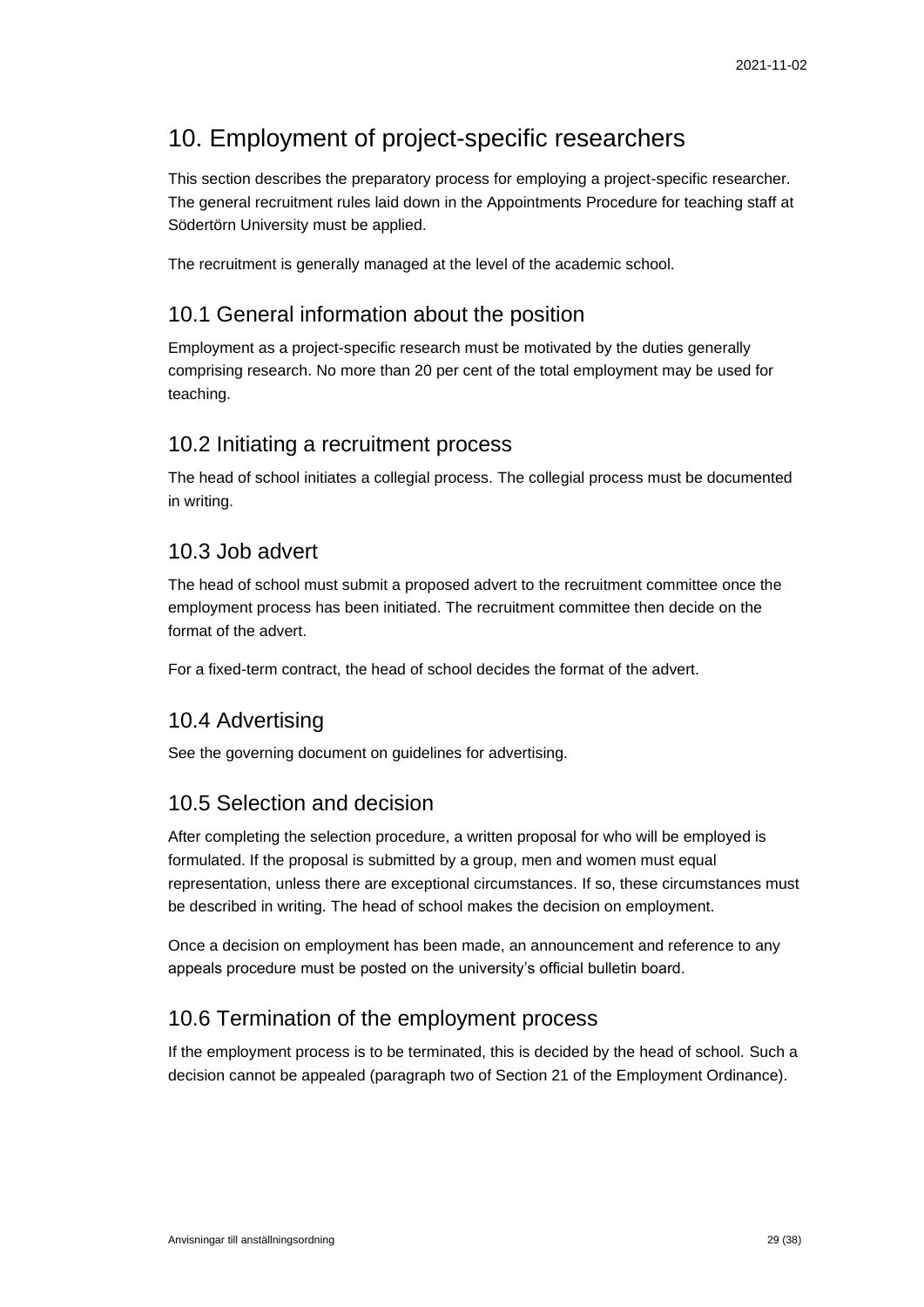# <span id="page-29-0"></span>11. Employment of post-retirement researchers

This section describes the preparatory process for employing a post-retirement researcher. The general recruitment rules laid down in the Appointments Procedure for teaching staff at Södertörn University must be applied.

The recruitment is managed at the level of the academic school.

# <span id="page-29-1"></span>11.1 General information about the position

The position must normally primarily comprise research, but teaching and administrative duties may be included.

## <span id="page-29-2"></span>11.2 Initiating a recruitment process

The head of school initiates a collegial process. The collegial process must be documented in writing.

## <span id="page-29-3"></span>11.3 Advertising

See the governing document on guidelines for advertising.

# <span id="page-29-4"></span>11.4 Decision

The head of school decides on the employment of post-retirement researchers.

Once a decision on employment has been made, an announcement and reference to any appeals procedure must be posted on the university's official bulletin board.

# <span id="page-29-5"></span>11.5 Termination of the employment process

If the employment process is to be terminated, this is decided by the head of school. Such a decision cannot be appealed (paragraph two of Section 21 of the Employment Ordinance).

# <span id="page-29-6"></span>12. Employment of postdoctoral research fellows

This section describes the preparatory process for employing a postdoctoral research fellow. The general recruitment rules laid down in the Appointments Procedure for teaching staff at Södertörn University must be applied.

The recruitment is managed at the level of the academic school.

# <span id="page-29-7"></span>12.1 General information about the position

The position must normally be full time and primarily comprise research, but duties may include teaching but at no more than 20 per cent of the working hours.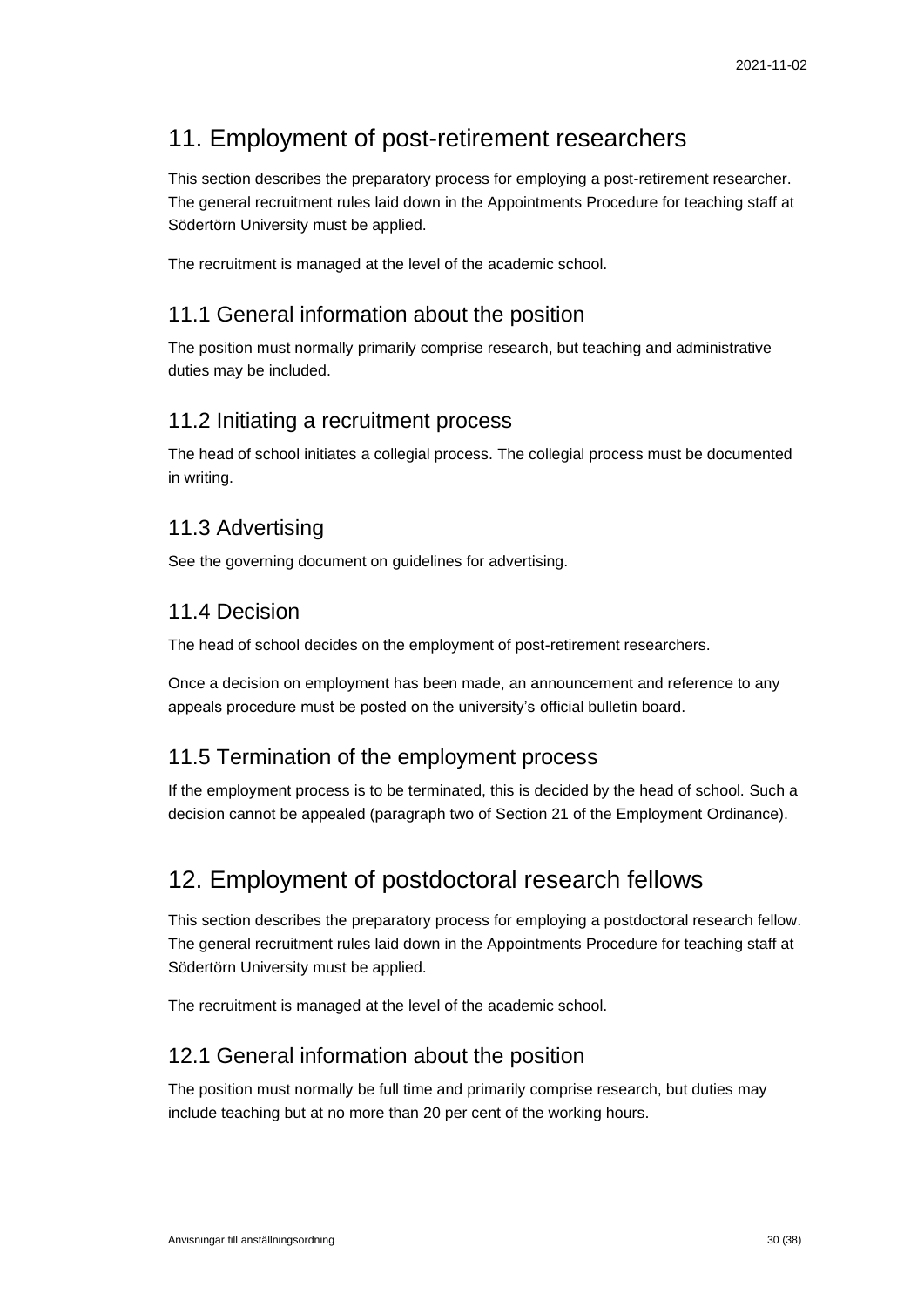## <span id="page-30-0"></span>12.2 Initiating a recruitment process

The head of school initiates a collegial process. The collegial process must be documented in writing.

## <span id="page-30-1"></span>12.3 Job advert

The head of school must decide on the format of the advert when the employment process has been initiated.

## <span id="page-30-2"></span>12.4 Advertising

See the governing document on guidelines for advertising.

## <span id="page-30-3"></span>12.5 Selection and decision

After completing the selection procedure, a written proposal for who will be employed is formulated. If the proposal is submitted by a group, men and women must equal representation, unless there are exceptional circumstances. If so, these circumstances must be described in writing. The head of school makes the decision on employment.

Note that the requirement for a completed doctoral degree or a foreign qualification that is assessed as equivalent to a doctoral degree must be fulfilled no later than the date the decision on employment is made.

Once a decision on employment has been made, an announcement and reference to any appeals procedure must be posted on the university's official bulletin board.

# <span id="page-30-4"></span>12.6 Termination of the employment process

If the employment process is to be terminated, this is decided by the head of school. Such a decision cannot be appealed (paragraph two of Section 21 of the Employment Ordinance).

# <span id="page-30-5"></span>13. Employment of adjunct teachers

This section describes the preparatory process for employing an adjunct teacher. The general recruitment rules laid down in the Appointments Procedure for teaching staff at Södertörn University must be applied.

The recruitment is managed at the level of the academic school.

## <span id="page-30-6"></span>13.1 General information about the position

Employment as an adjunct teacher should normally be around 20% of a full-time position, but can be up to 49% of a full-time position.

The purpose of employing an adjunct teacher is the provision of expertise that is not found in normal activities and which is assessed as necessary to provide high quality education.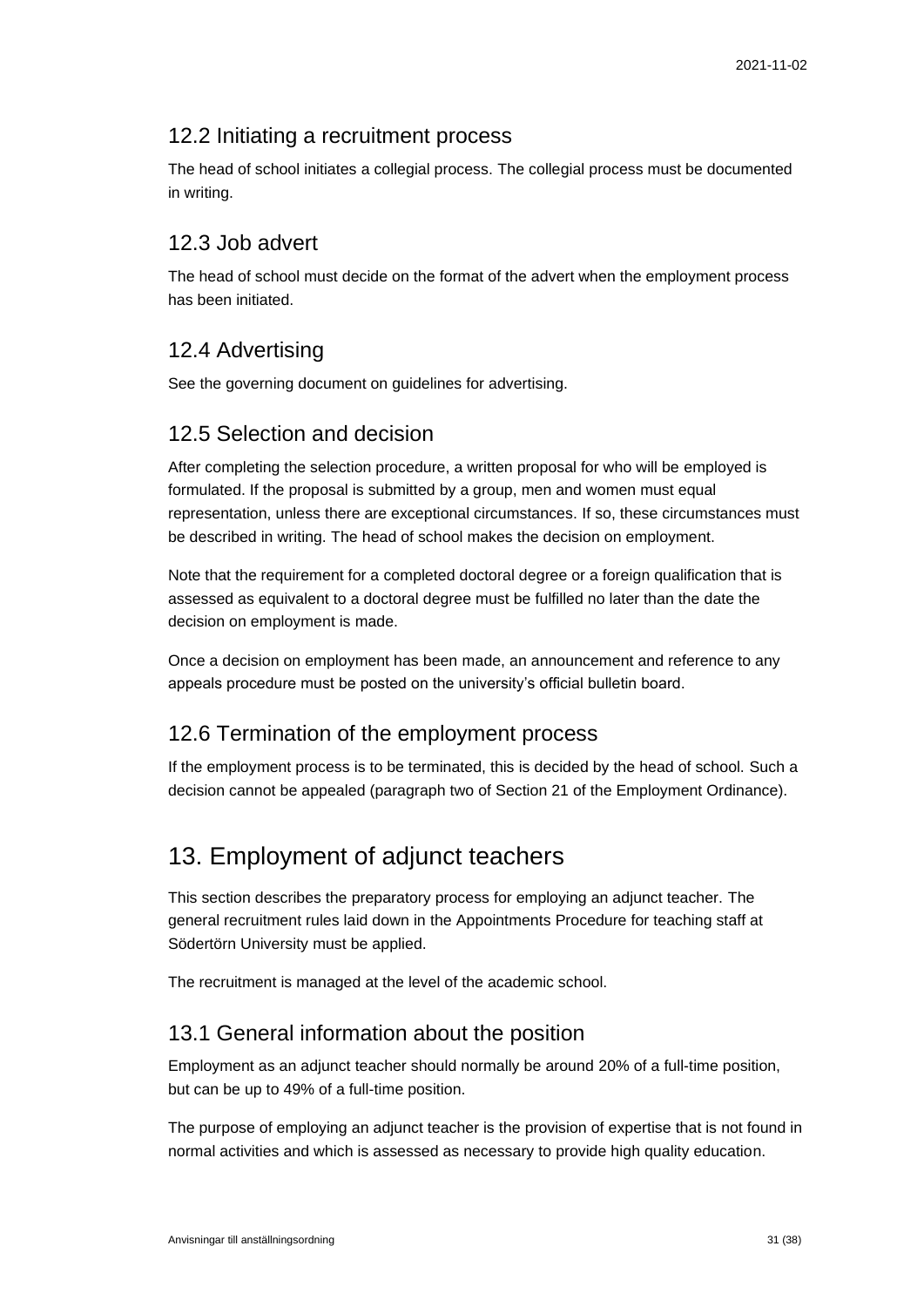## <span id="page-31-0"></span>13.2 Initiating a recruitment process

The head of school initiates a collegial process. The collegial process must be documented in writing.

## <span id="page-31-1"></span>13.3 Job advert

The head of school must decide on the format of the advert when the employment process has been initiated.

# <span id="page-31-2"></span>13.4 Advertising

See the governing document on guidelines for advertising.

## <span id="page-31-3"></span>13.5 Selection and decision

After completing the selection procedure, a written proposal for who will be employed is formulated. If the proposal is submitted by a group, men and women must equal representation, unless there are exceptional circumstances. If so, these circumstances must be described in writing. The head of school makes the decision on employment.

Once a decision on employment has been made, an announcement and reference to any appeals procedure must be posted on the university's official bulletin board.

## <span id="page-31-4"></span>13.6 Termination of the employment process

If the employment process is to be terminated, this is decided by the head of school. Such a decision cannot be appealed (paragraph two of Section 21 of the Employment Ordinance).

# <span id="page-31-5"></span>14. Employment of teaching assistants

This section describes the preparatory process for employing a teaching assistant. The general recruitment rules laid down in the Appointments Procedure for teaching staff at Södertörn University must be applied.

The recruitment is managed at the level of the academic school.

## <span id="page-31-6"></span>14.1 General information about the position

The position may be no more than 50 per cent of a full-time position. Duties must comprise education, administration or participation in research.

# <span id="page-31-7"></span>14.2 Initiating a recruitment process

The head of school initiates a collegial process. The collegial process must be documented in writing.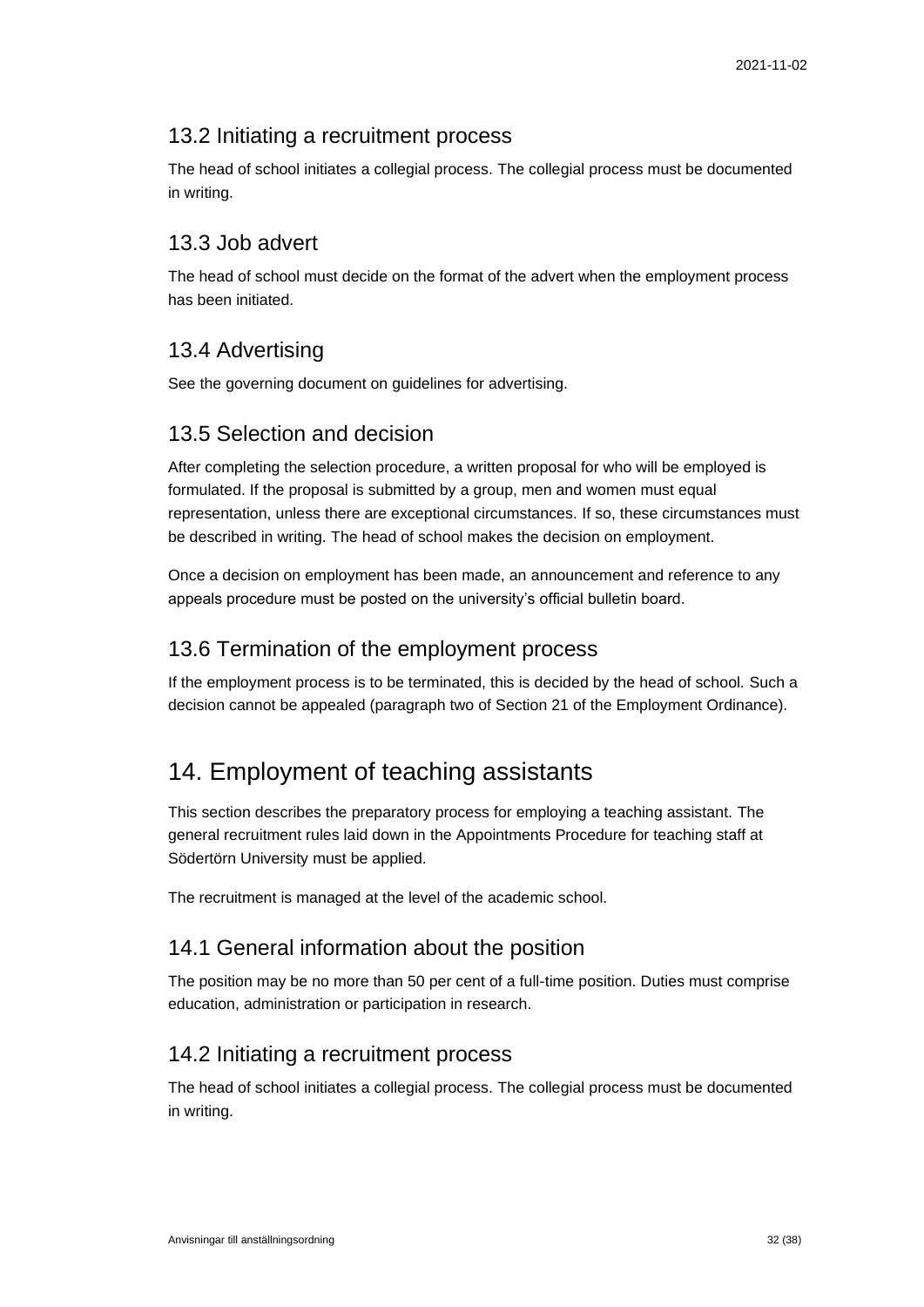## <span id="page-32-0"></span>14.3 Job advert

The head of school must decide on the format of the advert once the employment process has been initiated.

## <span id="page-32-1"></span>14.4 Advertising

See the governing document on guidelines for advertising.

# <span id="page-32-2"></span>14.5 Selection and decision

After completing the selection procedure, a written proposal for who will be employed is formulated. If the proposal is submitted by a group, men and women must equal representation, unless there are exceptional circumstances. If so, these circumstances must be described in writing. The head of school makes the decision on employment.

Once a decision on employment has been made, an announcement and reference to any appeals procedure must be posted on the university's official bulletin board.

# <span id="page-32-3"></span>14.6 Termination of the employment process

If the employment process is to be terminated, this is decided by the head of school. Such a decision cannot be appealed (paragraph two of Section 21 of the Employment Ordinance).

# <span id="page-32-4"></span>15. Recruitment committee: tasks, composition, members, appointment of members and procedures

# <span id="page-32-5"></span>15.1 Tasks

The tasks of the recruitment committee include:

- Deciding on advertising for the positions of professor, senior lecturer to be evaluated by external experts, associate senior lecturer, lecturer employed until further notice, specialist teacher employed until further notice instructor for Police Education, as well as project-specific researcher employed until further notice.
- Consult the vice-chancellor on the role profile for professors who are to be directly appointed prior to the vice-chancellor's decision on this.
- After initial review, decide which applicants will be evaluated by external experts.
- Decide on appointing external experts for the recruitment of professors (including adjunct professors, visiting professors and directly appointed professors), senior lecturers and associate senior lecturers, as well as appointing external experts for promotions to professor and senior lecturer.
- Decide on the various steps in the recruitment of professors (including adjunct professors, visiting professors and directly appointed professors), senior lecturers and associate senior lecturers. After having decided upon qualifications and grounds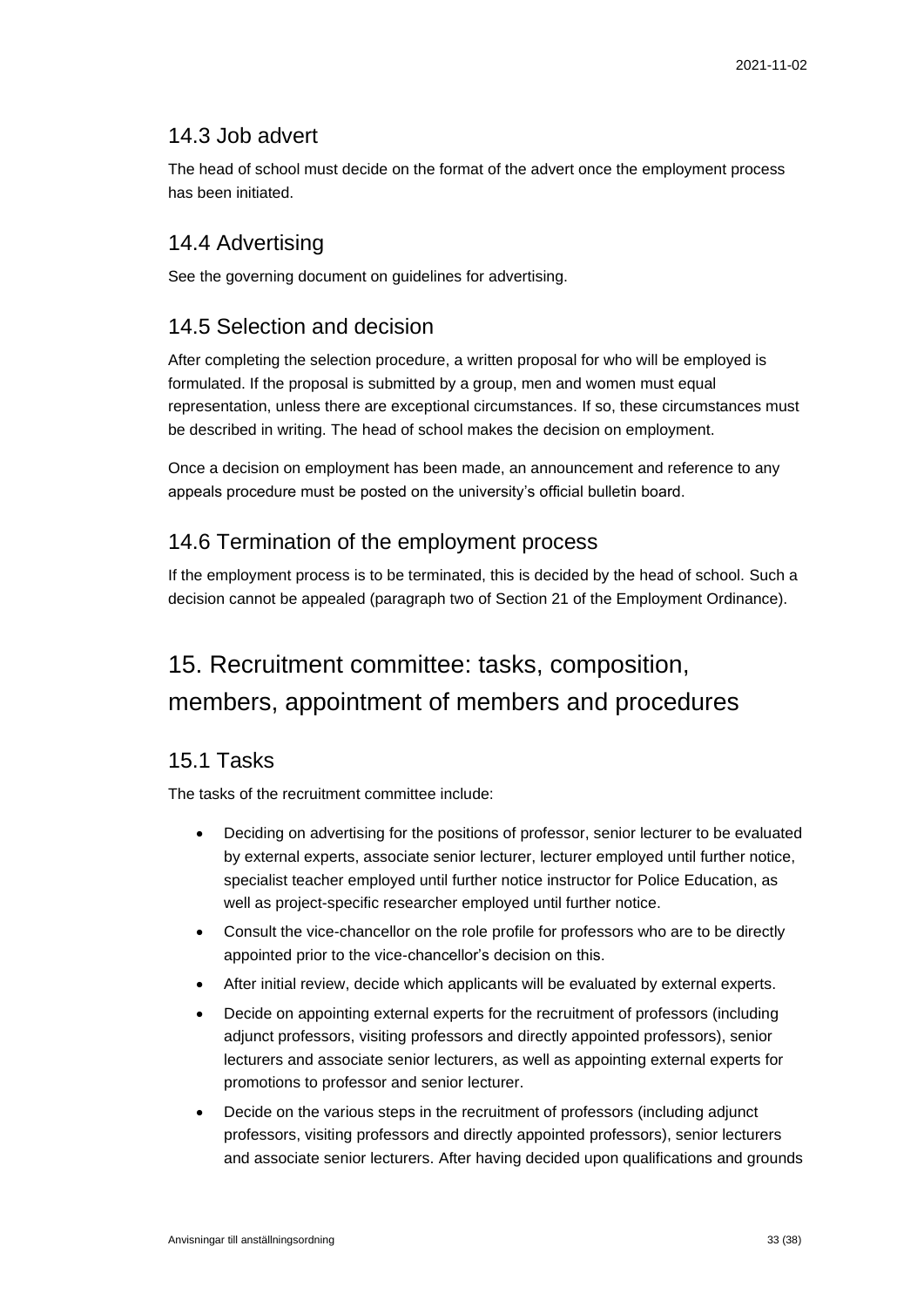for assessment, including the applicant's personal skills, to decide on proposing particular applicant(s) for these positions.

- Decide on the various stages for promotion to professor and senior lecturer, and to on proposing or refusing promotion.
- Decide on proposing that the Faculty Board should approve or reject an application for associate professorship (*docentur*).
- Decide whether staff who have been employed as associate professors at a different higher education institution may assume duties at Södertörn University for which an associate professorship is necessary.

## <span id="page-33-0"></span>15.2 Composition

Södertörn University has two recruitment committees, one for social sciences, natural sciences and technology, and one for the humanities. The recruitment committees are preparatory bodies for cases relating to employment and promotion. Employment cases may be for professors (including adjunct professors, visiting professors and directly appointed professors), senior lecturers employed until further notice, senior lecturers on a fixed-term contract and to be evaluated by external experts, and associate senior lecturers.

The recruitment committee must comprise a chair, vice chair, representatives from teaching staff and students. Students are entitled to have two members and two alternates.

In one recruitment committee, the social sciences, natural sciences and technology must be represented. In the other recruitment committee, the humanities must be represented. At least one member from an area covered by the other committee must be included on each recruitment committee, for the purpose of promoting multidisciplinarity.

All members, apart from student representatives, must hold doctoral degrees. At least one of the members on each recruitment committee must be a professor. It is not possible to be a member of chair and also be head of school, deputy head of school of head of department. Women and men must be equally represented in the work of the committee, unless there are exceptional circumstances. If so, these circumstances must be described in writing.

Members and chairs of the recruitment committees are appointed by the Faculty Board for a period of three years. A member or chair should normally not sit on the recruitment committee for more than to mandate periods. The chair and deputy chair must be a professor or associate professor. The recruitment committee appoints the vice chair internally. The vice chair replaces the chair when necessary.

In addition to these parties, a representative from each organisation that represents employees and negotiates collective agreements is invited to participate with the right to attend and speak.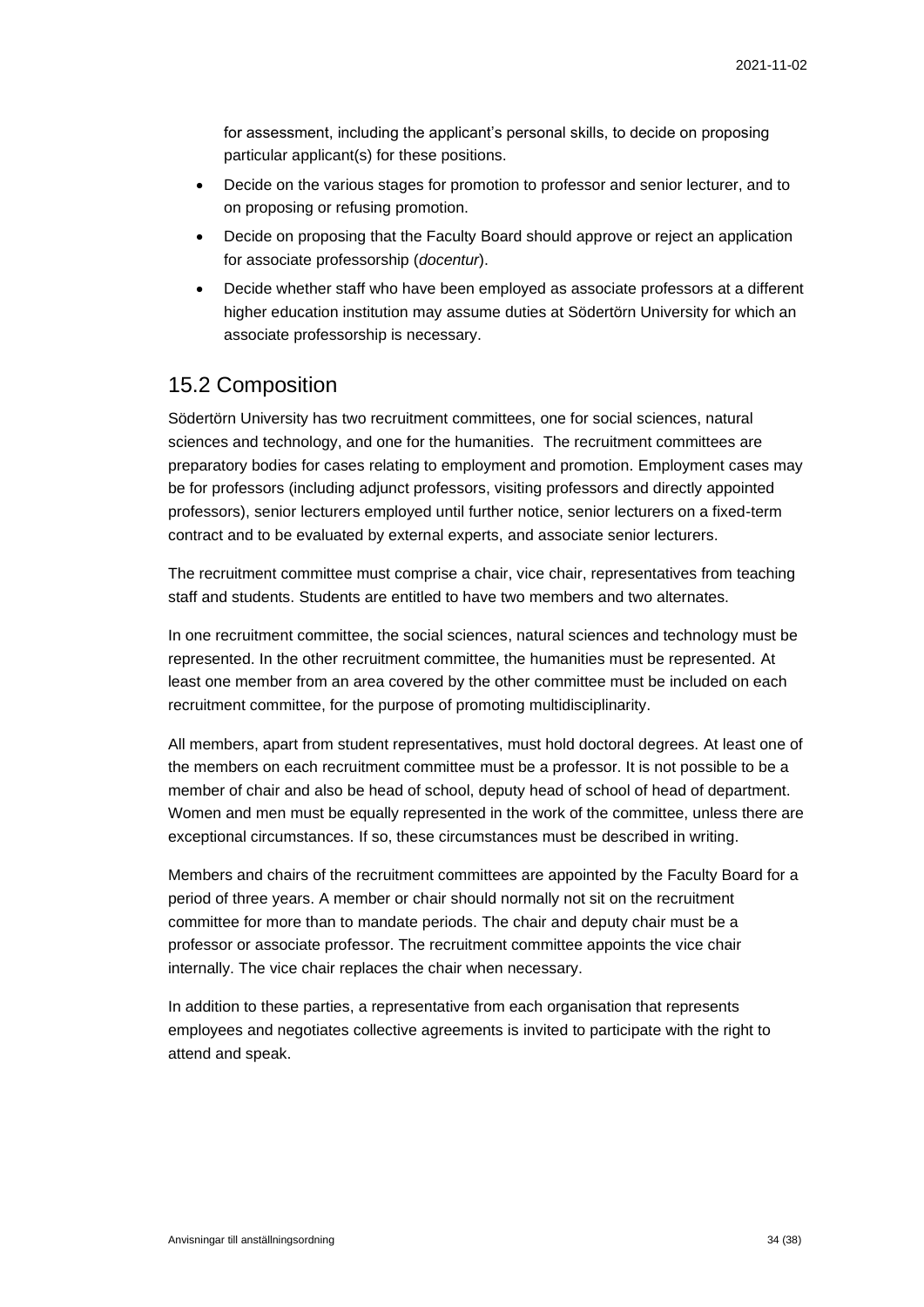## 15.2.1 Recruitment committee for social sciences, natural sciences and technology (RK Sam)

RK Sam must have ten members, including the chair, of which at least two must represent the social sciences, at least one must represent the natural sciences and at least one must represent technology. One member must be well acquainted with Teacher Education and one member must be well acquainted with Police Education. One member must come from the humanities. Two student representatives must be included as full members.

#### 15.2.2 Recruitment committees for the humanities (RK Hum)

RK Hum must have nine members, including the chair. At least five members must come from the humanities and be selected in a manner that ensures the breadth of the area at the university is considered. One member must be acquainted with Teacher Education. One member must come from the social sciences, natural sciences or technology. Two student representatives must be included as full members.

## <span id="page-34-0"></span>15.3 Process for appointing the chair and members

The Faculty Board decides on the process for appointing the chair and members, apart from the student representatives who are decided by the students' union.

## <span id="page-34-1"></span>15.4 Procedures

Attendance:

• The usual task for members of the recruitment committees is participation in normal meetings (test lecture, interview and decision-making meetings). Absence from a meeting requires a legitimate reason, such as illness, traffic problems, examination (student representative) or other similar circumstance. Reasons for absence must be reported to the secretary of the recruitment committee as soon as possible. Members of the recruitment committee have a responsibility to actively participate to obtain decisions that are as well considered as possible.

Presentations:

• Cases in which a decision needs to made are decided after a presentation and subsequent discussion that the chair summarises and clarifies for decision-making.

Decision-making procedures:

• The recruitment committee is quorate when more than half the normal members or substitutes, including the chair or their deputy, are present. Vacant seats, excluding vacant student seats, must be included in the total number of members. Decisions are made through acclamation, unless a vote is requested. Votes must normally be conducted openly and decided through a simple majority. If the vote is split evenly, the chair has the deciding vote. The members of the recruitment committee that are present must vote. Members who participate in the recruitment committee's decision-making are entitled to have the minutes note that they disagreed with a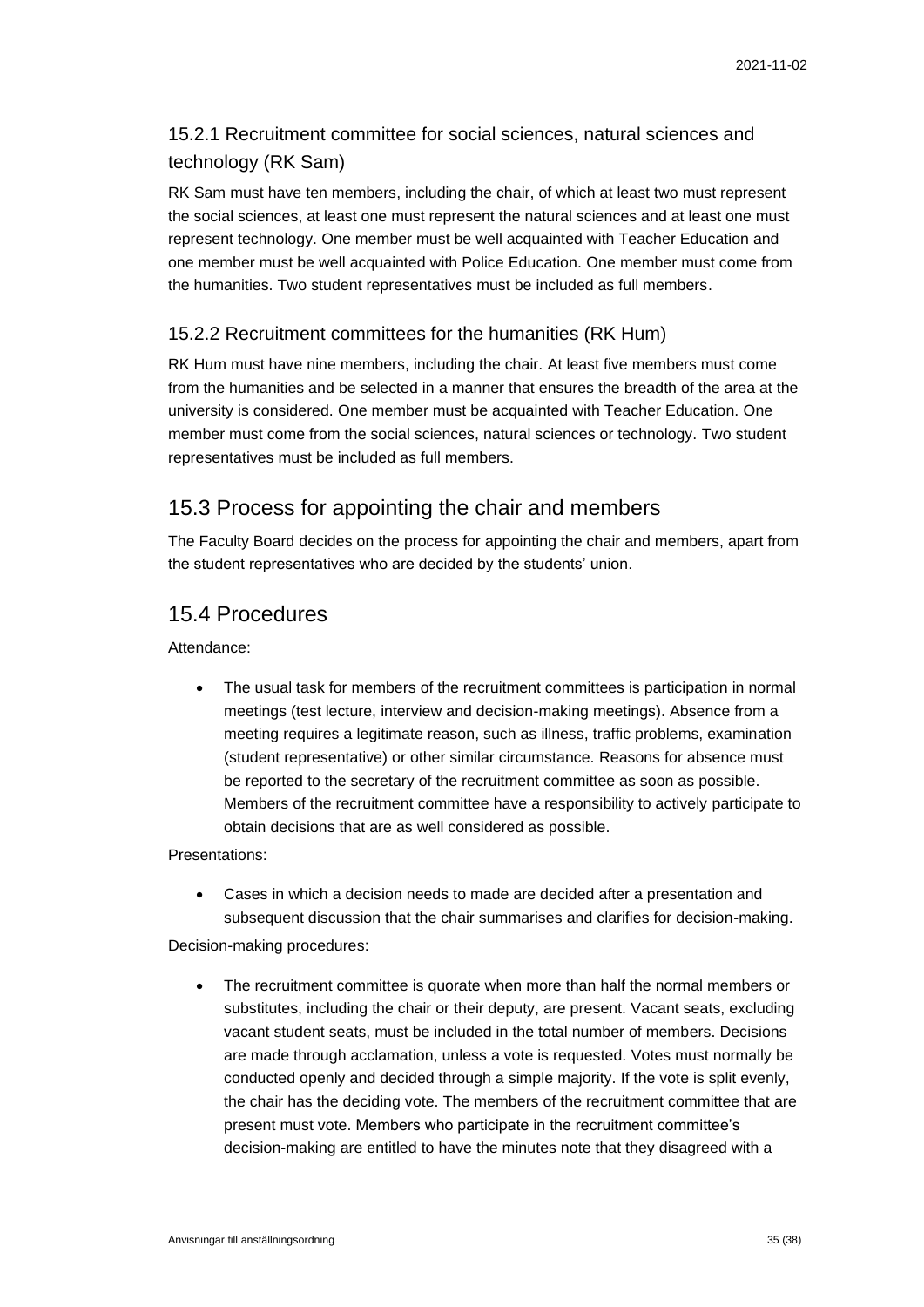decision. If a dissenting opinion is not recorded in the minutes, the member is considered as having supported the decision (Section 30 of the Swedish Administrative Procedures Act). Presenters and other officers who participate in the final processing of the case are also entitled to report dissenting opinions. A dissenting opinion must be reported by the time the minutes are approved, as long as the decision is not announced in another manner. A dissenting opinion may not be reported after the decision has been announced.

• When there is a lack of time, or due to other reasons, individual cases may be postponed.

#### Conflicts of interest:

• The provisions on conflicts of interest in the Administrative Procedures Act (Section 16-18) apply to the recruitment committee. It is each member's responsibility to report circumstances that may entail a conflict of interest to the chair prior to a case being processed. The member than refrains from making any statement on the case and leaves the meeting room during processing and decision-making. A conflict of interests can also arise during the preparation of a case, in which case the person who feels they have a conflict of interest must report this. The chair decides whether a member has a conflict of interest.

#### Minutes:

- Minutes are taken at the recruitment committee's decision-making meetings. The minutes are signed by the secretary and approved by the chair and another person appointed by the meeting. The minutes must include the date of the meeting, decisions made, who made the decisions, who presented the information, others present when decisions were made and any objections/dissenting opinions.
- Decisions in the minutes come into force when the minutes are approved. If necessary, a case can be approved while the meeting is in progress. The secretary reads out the wording of the decision, which is approved by those present, and the case is considered immediately approved. The wording may not subsequently be changed.

#### Urgent or simple cases:

- In urgent cases, when the recruitment committee does not have time to meet, the chair can decide a case through the chair and the number of members necessary for a meeting to be quorate making a decision *per capsulam*. Information on the background of the case and proposals for the wording of the decision are send in writing to the participating members who return their answers. Consensus is normally required for a decision to be taken *per capsulam*. Decisions taken in this manner must to reported at the subsequent meeting.
- For urgent or simple cases that do not require the participation of other members, the chair may make the decision. The background to the case and the wording of the decision are signed by the chair and the officer presenting the case. The decision is reported at the subsequent meeting. Basic principles for decisions made by the chair are decided by the sitting recruitment committee.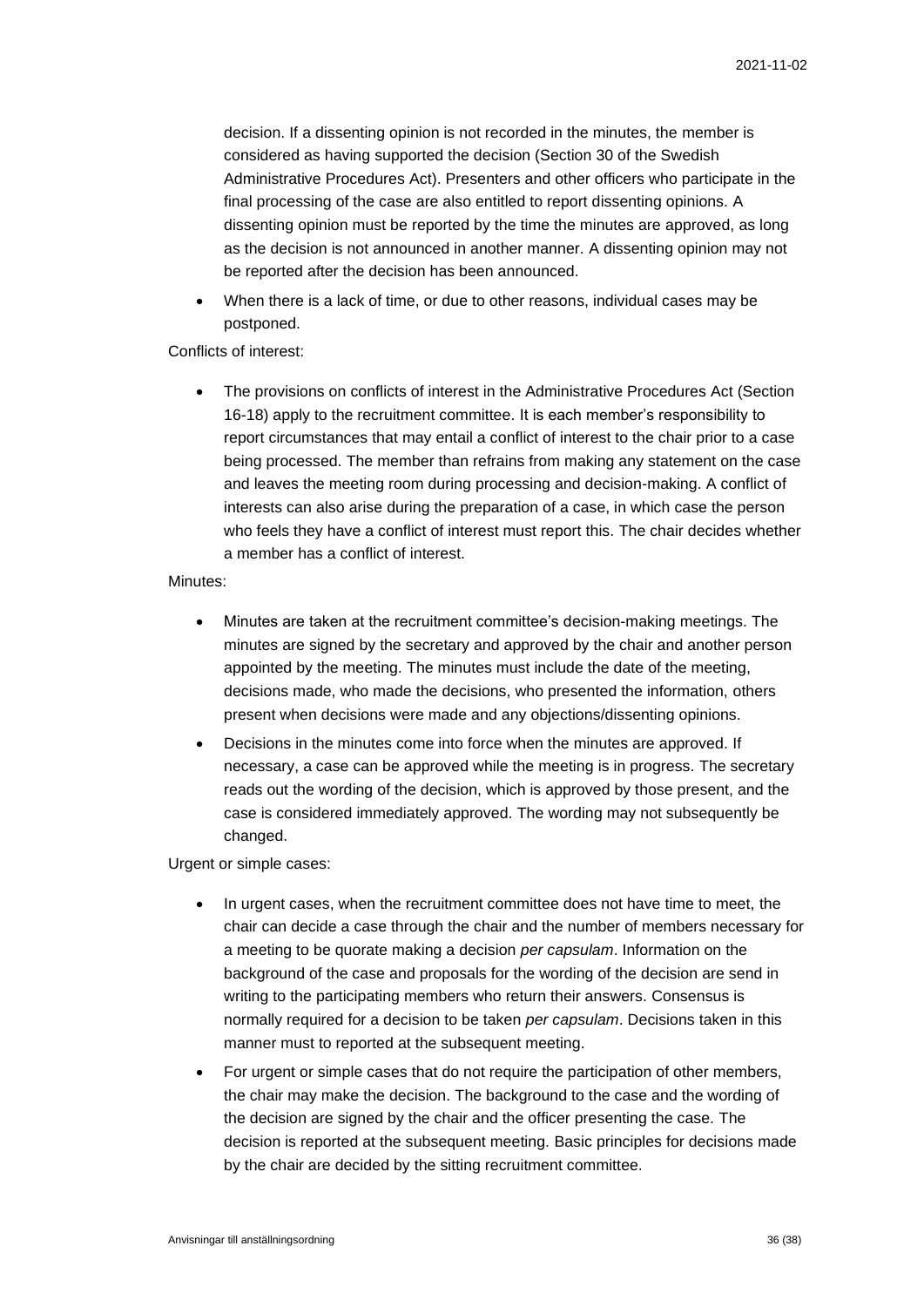Notification of decisions:

The secretary of the recruitment committee is responsible for notifying members of the recruitment committee, and others who were present, of decisions in the form of approved minutes. The approved minutes must also be published on Södertörn University's employee web.

Other information:

• Statements from the recruitment committee are made via the minutes. What is said at a meeting may be conveyed to members who were absent from the meeting or to other persons at Södertörn University is the information is assessed as being necessary for the continued processing of the case. If an applicant wishes to have a reason for their place in the ranking for an appointment, this should be provided by the person who chaired the meeting at which the decision was taken. Otherwise, what was said at recruitment committee meetings must not be forwarded.

# <span id="page-36-0"></span>16. Appointment of external experts

The recruitment committee decide on external experts on the proposal of the head of school. This decision should be taken as soon as possible after a completed initial review.

The following aspects should be considered when contacting external experts:

- The identification of potential external experts should begin as early as possible in the process, preferably by the time the advert/role profile is designed.
- The experts must be external (not employed at Södertörn University), except for adjunct professor and visiting professor.
- Both sexes must be represented unless there are exceptional circumstances. Any such circumstances must be motivated in a decision document.
- When external experts have been asked and accepted, an agreed time plan must be drawn up. Reasonable time allowances may vary, but should not normally exceed six weeks.
- Investigate whether there may be a conflict of interests.
- Send proposals for external experts to the case officer. Provide the experts' name, title, the subject area(s) they are/have been active within, university, department, address, telephone and email address and a link to a webpage with the expert's qualifications, or send their CV. Also send information about whether you have agreed when the expert's statement will be finished.
- The recruitment committee appoints the experts. The Faculty Board appoints the external experts when evaluating an application for an associate professorship.
- The external experts should not work at the same higher education institution.
- The external experts must be informed that they will be given access to Södertörn University's recruitment system, where they can access digital versions of